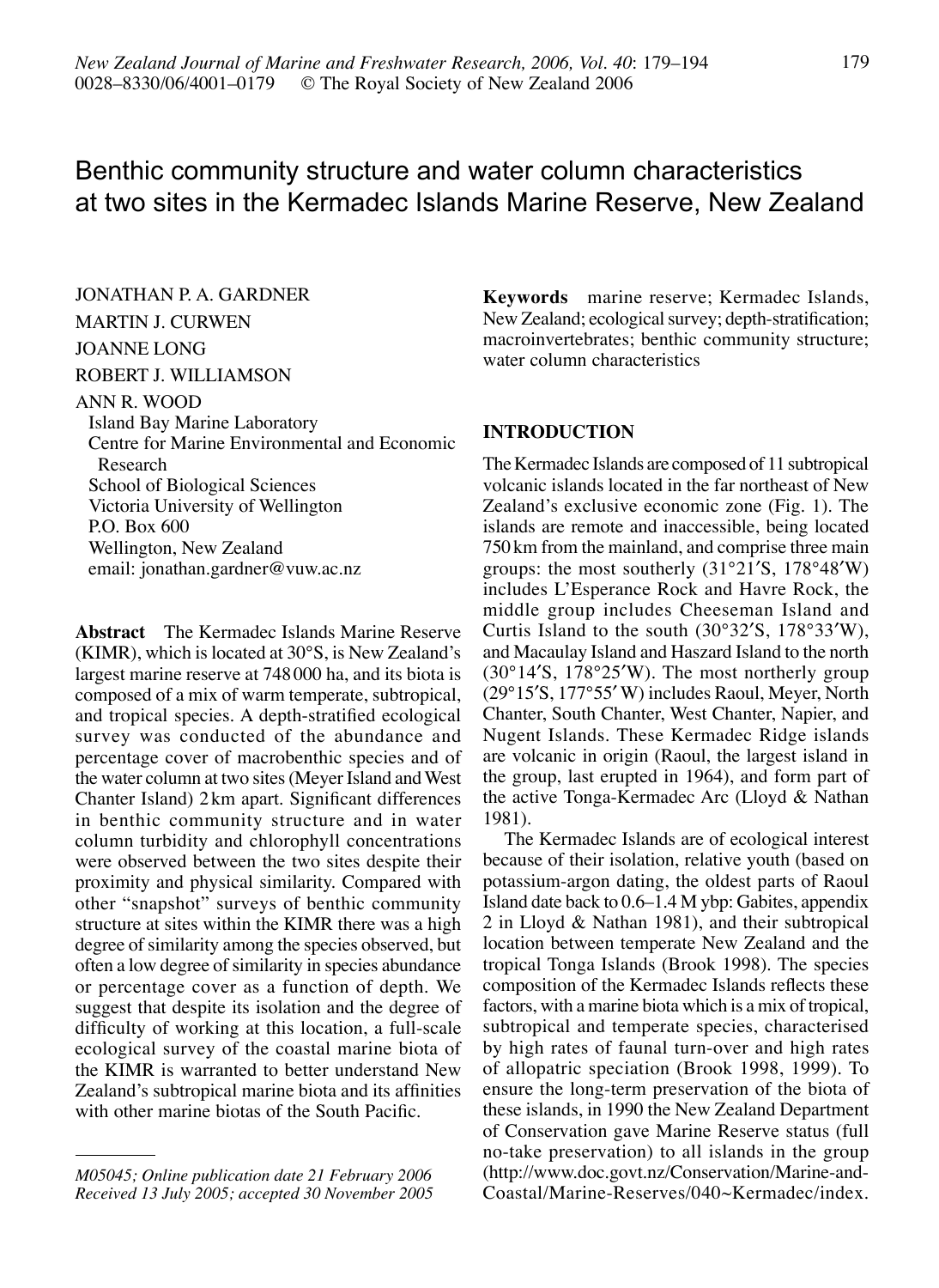

**Fig. 1** Geographic location of the Kermadec Islands Marine Reserve (modified from Francis et al. 1987 with permission of the authors). The 500m and 1000m depth contours are shown around the islands. Scale bar is 50km.

asp [accessed 25 November 2005]). The Kermadec Islands Marine Reserve (KIMR) is presently New Zealand's largest and third oldest marine reserve (http://www.doc.govt.nz/Conservation/Marine-and-Coastal/Marine-Reserves/040~Kermadec/index.asp [accessed 25 November 2005]). The reserve covers 748000 ha and extends 22 km out to the limits of the territorial sea around each of the three island groups (Fig. 1).

In a wider perspective the Kermadec Islands are of considerable ecological and biogeographical

interest because they form the southwest corner of a triangle which loosely delineates the marine Polynesian region, the other corners being Hawaii in the north and Easter Island in the east. The currents in this part of the Pacific Ocean are poorly understood, but the main flow into the region is thought to be eastward, from New South Wales towards Norfolk Island (1370km to the west of the Kermadecs), before reaching northern New Zealand (North Cape and The Three Kings Islands, 830 km to the southwest) and then the Kermadec Island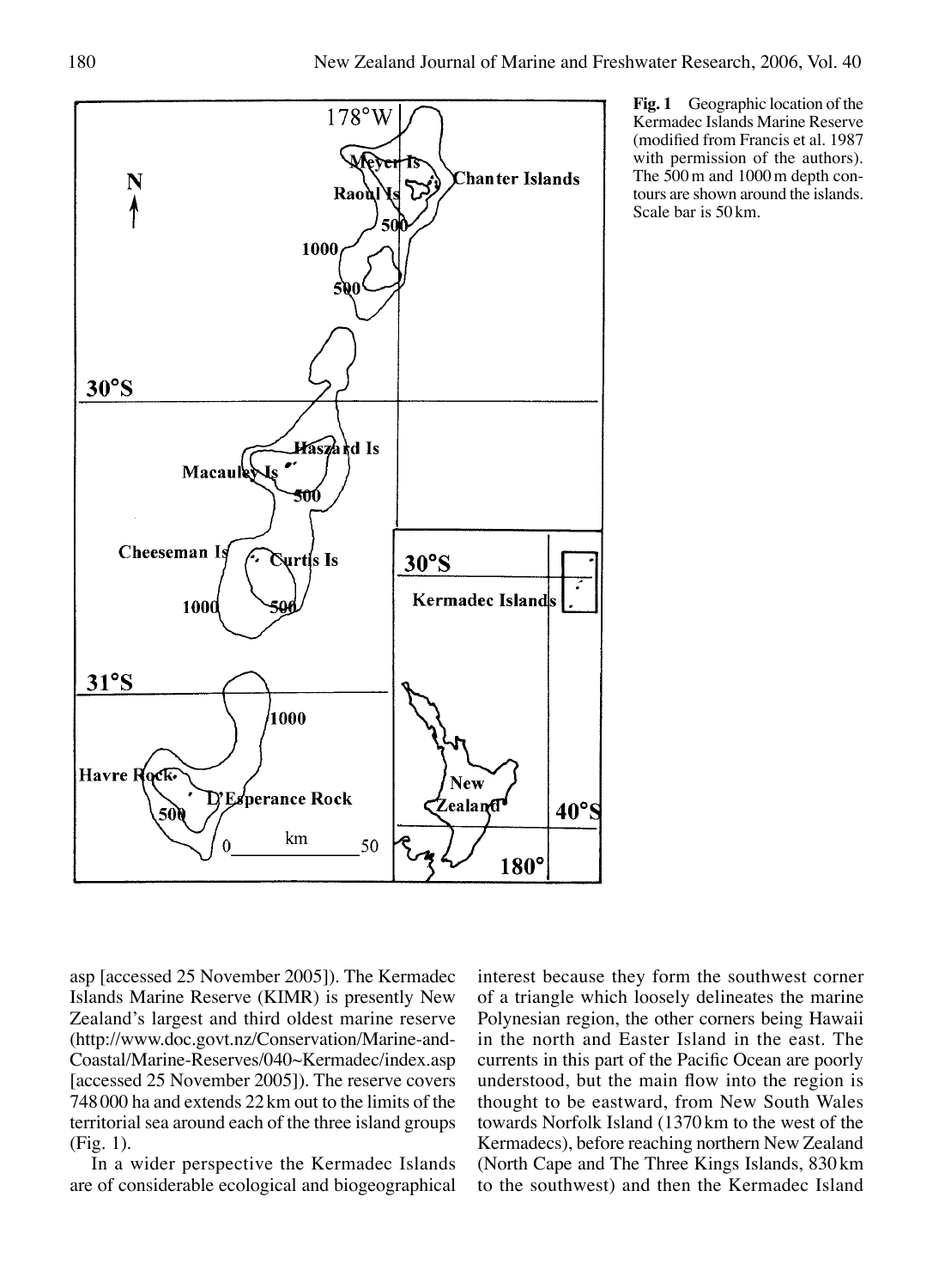group (Marshall 1979; Schiel et al. 1986). Flow from the northwest, most notably from the vicinity of New Caledonia (1590km to the northwest) and from Fiji flowing past the Minerva Reefs which are southwest of Tonga (590km to the north) may also be important, suggesting that the biogeographic affinities of the Kermadec group lie to the north and in particular to the west, rather than with other regions of the South Pacific.

Previous ecological work at the Kermadec Islands is limited, largely because of the inaccessibility and remoteness of the islands, but also because of the difficult sea conditions which characterise small, steep-sided volcanic islands located in open oceanic waters (Schiel et al. 1986; Brook 1999). For the Kermadec group, McKnight (1968), Marshall (1979, 1981), Foster (1981), Nelson & Adams (1984), Schiel et al. (1986), Francis et al. (1987), Creese et al. (1990), Cole et al. (1992), Francis (1993), Brook (1998, 1999), and Cole (2001) have all provided either species lists or descriptions of new species, or have described various aspects of the ecology of macroalgae, echinoderms, molluscs, cirripedes, scleractinian corals, and fish. However, work on subtidal benthic community structure is limited to only three studies. First, Schiel et al. (1986) surveyed subtidal communities at Boat Cove (Raoul Island) in March 1984 from the high intertidal to 20m depth. They reported that inshore communities represented a mixture of temperate and tropical forms, and noted the absence of both coral reefs and stands of large brown algae. Second, Cole et al. (1992) surveyed mobile benthic invertebrates and pelagic fish at four sites, and benthic fish at six sites in September 1988. They concluded that their data were consistent with previously published accounts of zonation at the Kermadec Islands, and that the abundances of herbivores were insufficient to account for the lack of macroalgae at the islands. Third, Brook (1999) surveyed the coral fauna from the intertidal zone to 45m depth based on material collected over a 10–year period (October 1985 to May 1995). He noted an attenuation from north to south in the number of coral species, that the biogeographic affinities of the coral fauna lie with other subtropical southwestern Pacific islands rather than with New Zealand, and that the majority of hermatypic species are restricted to <30m depth and have an encrusting growth form.

 The purpose of the present paper is to describe shallow subtidal community structure and water column characteristics at two Kermadec Island locations. In the 5 days available to us at KIMR we surveyed two sites using a depth-stratified approach. Our intention was to complement the previous benthic survey work carried out at KIMR, to investigate water column characteristics at these sites, and thereby to add to the meagre existing marine ecological knowledge of these islands.

#### **MATERIALS AND METHODS**

#### **Site selection**

Two sites were surveyed by SCUBA diving during the period 7–11 July 2002 (Fig. 2). The first location was a series of pinnacle rocks at the northeast corner of West Chanter Island (hereafter West Chanter), within c. 500m of the site on North Chanter Island surveyed by Cole et al. (1992). The second location was a vertical, southeast facing rock wall on the northwest side of Meyer Island (hereafter Meyer), within c. 500m of the site surveyed by Cole et al. (1992) and located very close to site 4 of Brook (1999). Both sites are west facing and have similar topography to allow comparison to be made between them. A preliminary dive survey conducted on 6 July 2002 indicated that the most widely occurring shallow subtidal community in the northern Kermadec Island group is composed of extensive cover of encrusting red coralline algae and fine filamentous red and green algae. A number of conspicuous macroinvertebrates (mostly echinoderms, molluscs, hard and soft corals) also define this community, which is mostly found on large boulders, pinnacle rocks, and vertical rock walls from approximately low water to a depth of c. 15m. We selected our survey locations because they were accessible given the prevailing wind and sea conditions, extended to >15m depth, and had well developed communities of the type described above.

## **Benthic macroinvertebrate abundance and percentage cover estimates**

At West Chanter and at Meyer surveys were carried out at four depth strata, 3–6m, 6–9m, 9–12m, and 12–15m, consistent with previous surveys (Schiel et al. 1986; Cole et al. 1992; Brook 1999). Macroinvertebrate abundance data at each stratum were collected by counting all individuals in 19 groups (see Table 1) within 16 haphazardly located quadrats of  $50 \times 50$  cm (total area sampled = 4 m<sup>2</sup> per stratum). At the same time, one diver in each pair of divers made a visual estimate of the percentage cover of sessile organisms of nine major groups, including coral rubble/sand, from each quadrat (see Table 1).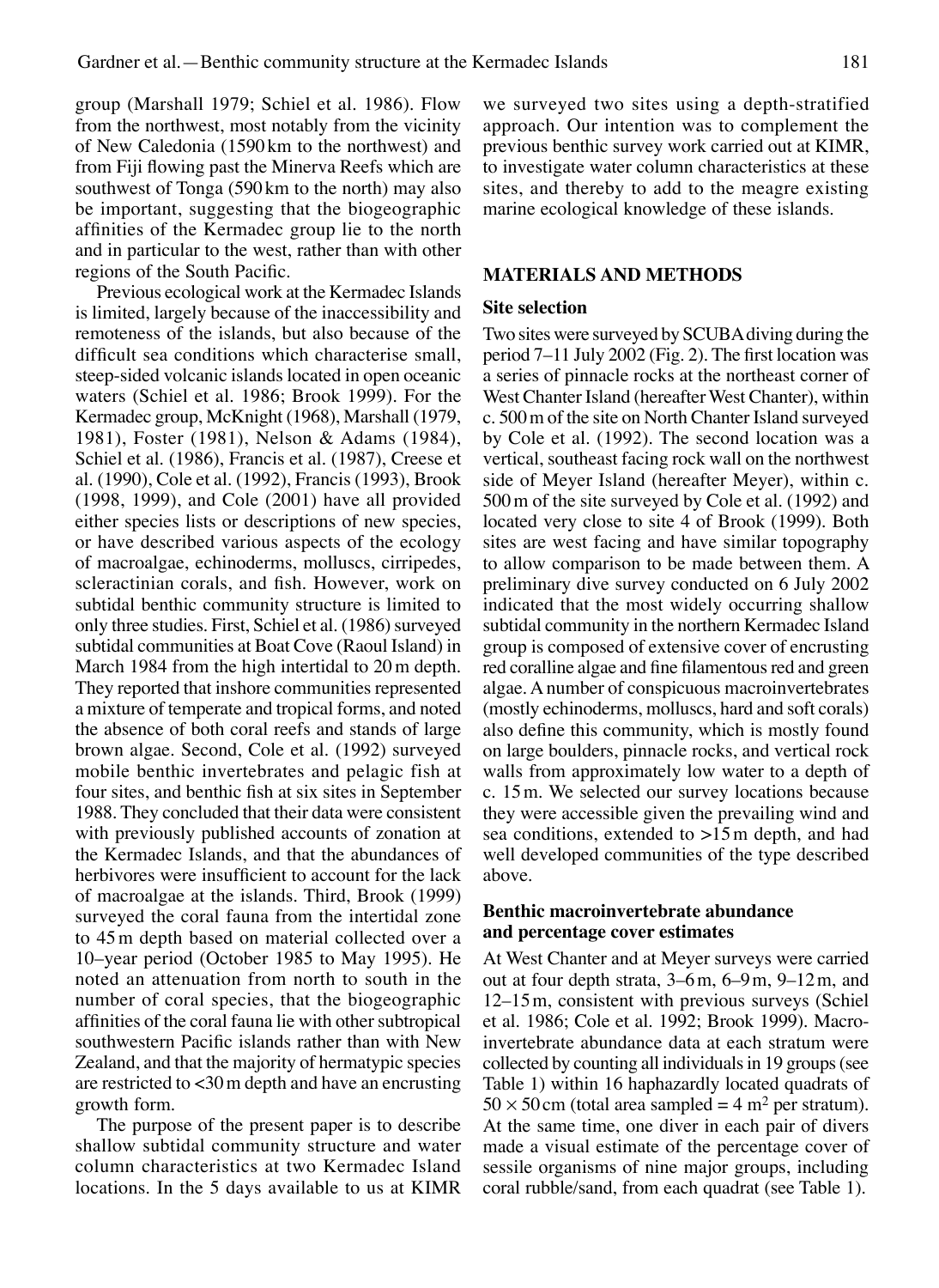Zealand.

**Fig. 2** Geographic locations of survey sites at Meyer Island and West Chanter Island (as indicated by arrows) within the Kermadec Islands Marine Reserve, New



Species identifications were obtained by reference to appropriate literature (e.g., McKnight 1968; Marshall 1979, 1981; Foster 1981; Nelson & Adams 1984; Schiel et al. 1986; Creese et al. 1990; Cole et al. 1992; Brook 1998, 1999) or were provided by individual authorities, either directly from inspection of specimens, or indirectly from photographs or video recordings.

## **Testing for diver error in estimating percentage cover**

We tested the two divers who had visually estimated the percentage cover data to determine the accuracy of their estimates. Both divers were independently asked to provide estimates of percentage cover of different numbers of randomly sized and located test areas within each of 16 different test quadrats. Subsequently, images of the 16 test quadrats were scanned into a PC and the percentage cover of the

areas within each test quadrat was determined by an independent researcher using SigmaScan Pro software (version 4.0, Jandel Scientific). We tested the data from divers' estimates and the actual values of percentage cover for normality (Kolmogorov-Smirnov test: Sokal & Rohlf 1995) and homogeneity of variances (Levene's test: Manly 2005) before carrying out a one-way analysis of variance (ANOVA: Sokal & Rohlf 1995) to test for significant differences among the two divers' estimates of percentage cover and the actual percentage cover values. A correlation analysis of percentage cover estimates as a function of actual percentage cover values was also carried out for each diver. For all analyses the significance level was set at  $\alpha = 0.05$ .

#### **Water column characteristics**

At both sites (Fig. 2) on sandy substrate in c. 15m of water and within 20m of the survey locations, two CTD units (Richard Brancker Research Ltd XR 420) custom fitted with fluorometers and turbidimeters were deployed at 3m and 8m below Mean Low Water. The four CTDs were deployed on 7 July 2002 and were retrieved 5 days later. The CTD data loggers recorded temperature (°C), pressure (deciBars), conductivity  $(mS \text{ cm}^{-1})$ , chlorophyll concentration ( $\mu$ g litre<sup>-1</sup>), and turbidity (FTU) at 1-min intervals for the duration of their deployment.

#### **Data analysis**

All statistical data analyses were conducted using the software packages Statistica version 6.0 (StatSoft

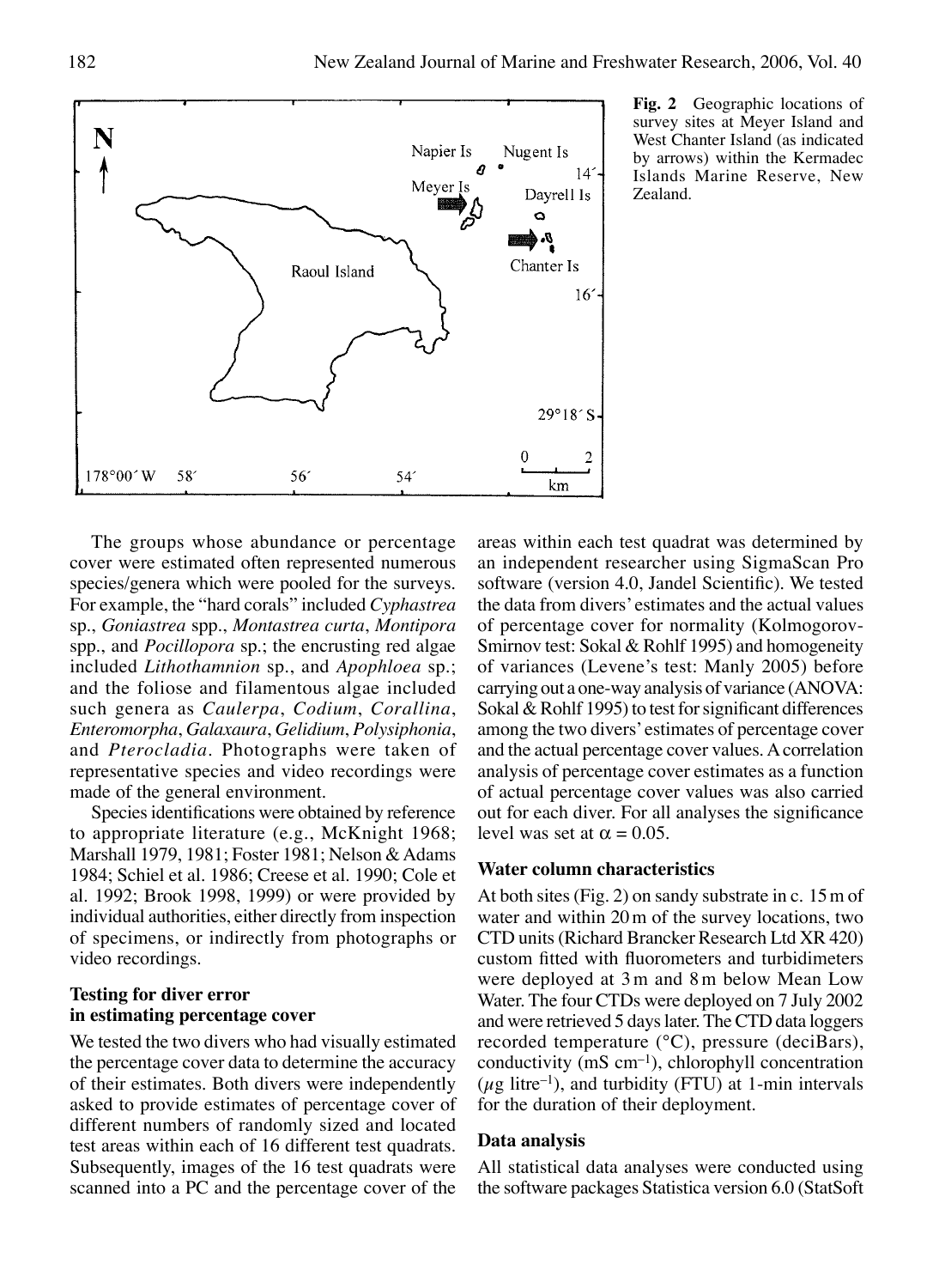2001) or PRIMER version 5.2.4 (Clarke & Gorley 2001; Clarke & Warwick 2001). Where appropriate, data were tested for normality (Kolmogorov-Smirnov test: Sokal & Rohlf 1995) and homogeneity of variances (Levene's test: Manly 2005) and, if possible, data were transformed to achieve normality. When this was not possible, non-parametric analyses were used. For all analyses the significance level was set at  $\alpha = 0.05$ .

 Analyses involved comparisons of abundance data from 19 different species or groups of species, percentage cover data for eight groups of species and coral rubble/sand. Hereafter, use of the term "group" refers to this combined abundance and percentage cover data derived from these 28 different categories (Table 1). Our intention was to investigate macro-benthic invertebrate community structure in the predominant community of the marine reserve: abundance and percentage data were therefore pooled whenever possible.

Mean  $(\pm SD)$  estimates of the number of different groups were calculated across the 16 quadrat samples

**Table 1** Major groupings for which abundance and percentage cover data were obtained at two sites (Meyer Island and West Chanter Island) and four depth-strata (3–6, 6–9, 9–12, and 12–15m) in the Kermadec Islands Marine Reserve, New Zealand.

| Phylum/Group                                  | Genus and species                                                                                                                                                  | Common name               |  |  |  |
|-----------------------------------------------|--------------------------------------------------------------------------------------------------------------------------------------------------------------------|---------------------------|--|--|--|
| Major groupings assessed for abundance        |                                                                                                                                                                    |                           |  |  |  |
| Echinodermata                                 |                                                                                                                                                                    |                           |  |  |  |
| Asteroidea                                    | Ophidiaster kermadecensis                                                                                                                                          | Yellow 5-arm starfish     |  |  |  |
| Asteroidea                                    | Unknown                                                                                                                                                            | Orange 5-arm starfish     |  |  |  |
| Asteroidea                                    | Astrostole rodolphi                                                                                                                                                | Black 7-arm starfish      |  |  |  |
| Asteroidea                                    | Acanthaster planci                                                                                                                                                 | Crown of thorns starfish  |  |  |  |
| Echinoidea                                    | Centrostephanus rodgersii                                                                                                                                          | Purple sea urchin         |  |  |  |
| Echinoidea                                    | Echinometra mathaei                                                                                                                                                | White spined urchin       |  |  |  |
| Echinoidea                                    | Tripneustes gratilla                                                                                                                                               | Black urchin/white spines |  |  |  |
| Echinoidea                                    | Heliocidaris tuberculata                                                                                                                                           | Brown urchin              |  |  |  |
| Crinoidea                                     | Tropiometra afra                                                                                                                                                   | Sea lily                  |  |  |  |
| Mollusca                                      |                                                                                                                                                                    |                           |  |  |  |
| <b>Bivalvia</b>                               | Spondylus raoulensis                                                                                                                                               | Spiny oyster              |  |  |  |
| Gastropoda                                    | Tectus royanus                                                                                                                                                     | Top shell                 |  |  |  |
| Gastropoda                                    | Morula smittii                                                                                                                                                     | Whelk                     |  |  |  |
| Gastropoda                                    | Conidae                                                                                                                                                            | Cone shells               |  |  |  |
| Gastropoda                                    | Unknown                                                                                                                                                            | Nudibranch                |  |  |  |
| Polyplacophora                                | Leptochiton mestayerae                                                                                                                                             | Chiton                    |  |  |  |
| Arthropoda                                    |                                                                                                                                                                    |                           |  |  |  |
| Cirripedia                                    | <i>Tesseropora</i> sp.                                                                                                                                             | <b>Barnacles</b>          |  |  |  |
| Decapoda                                      | Calcinus spp.                                                                                                                                                      | Hermit crabs              |  |  |  |
| Decapoda                                      | Unknown<br>Shrimp                                                                                                                                                  |                           |  |  |  |
| Annelida                                      |                                                                                                                                                                    |                           |  |  |  |
| Polychaeta                                    | Unknown                                                                                                                                                            | Tube-dwelling worm        |  |  |  |
| Group                                         | Contents of group                                                                                                                                                  |                           |  |  |  |
| Major groupings assessed for percentage cover |                                                                                                                                                                    |                           |  |  |  |
| Filamentous algae                             | various genera of green and red algae including <i>Caulerpa</i> , <i>Codium</i> ,<br>Corallina, Enteromorpha, Galaxaura, Gelidium, Polysiphonia and<br>Pterocladia |                           |  |  |  |
| Encrusting red algae                          | mostly restricted to Apophloea and Lithothamnion                                                                                                                   |                           |  |  |  |

| Hard corals       | various genera including Cyphastrea, Goniastrea, Montastrea, |
|-------------------|--------------------------------------------------------------|
|                   | <i>Montipora</i> and <i>Pocillopora</i>                      |
| Soft corals       | mostly <i>Efflatounaria</i> spp.                             |
| Anemones          | various genera                                               |
| Sponges           | various genera                                               |
| Ascidians         | various genera                                               |
| <b>Bryozoans</b>  | various genera                                               |
| Coral rubble/sand | coral rubble and sand                                        |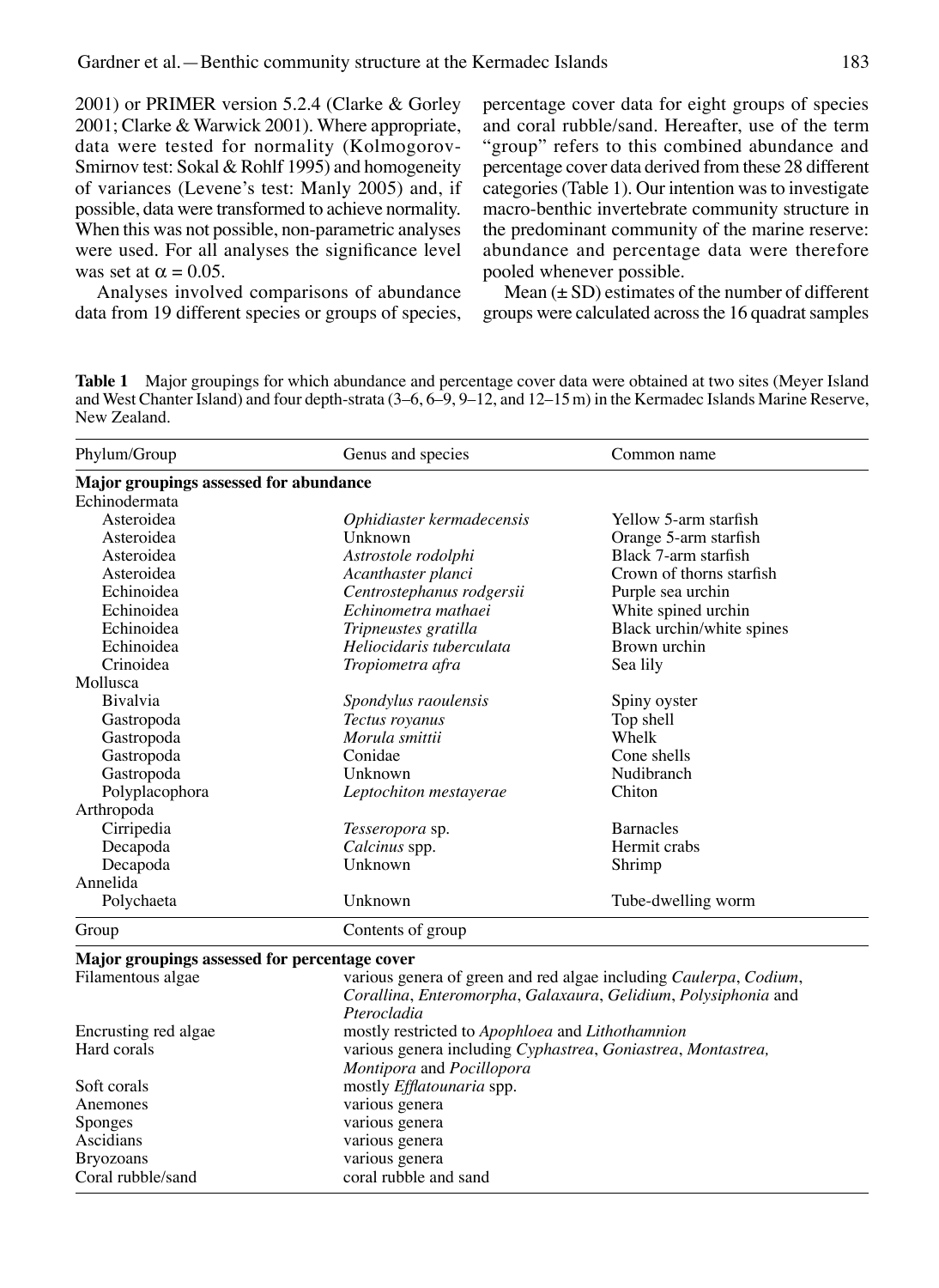for each stratum. Two-way ANOVA (Sokal & Rohlf 1995) was used to test for differences in mean group abundance as a function of depth and site. A *t* test (Sokal & Rohlf 1995) was used to compare the mean number of groups observed at Meyer and at West Chanter without reference to depth-stratification (i.e., pooling across all depth strata within either site). For all analyses the significance level was set at  $\alpha = 0.05$ .

Based on the eight depth stratum-specific mean values derived from the combined raw abundance and percentage cover data, the software package PRIMER was used to compare community structure across sites and depths. Following a square root transformation (the least severe transformation available), similarity was estimated using the normalised Euclidean distance option because this permits the use of data with different units, which here involved absolute numbers and percentage cover (Clarke & Gorley 2001; Clarke & Warwick 2001). The CLUSTER procedure was used to generate a dendrogram of similarity (units in Euclidean distance) among all eight strata, and the MDS procedure was used to generate a non-metric multidimensional scaling ordination of the eight strata. These two techniques permit a visual examination of the relationships (similarity) among the depth strata, but do not permit hypothesis testing of differences in community structure. Finally, we used the analysis of similarities (one-way ANOSIM) procedure to test for differences in community structure among the eight depth strata. Analysis was carried out on the raw quadrat-specific data following the generation of a similarity matrix based on normalised Euclidean distances and using the square root transformation (for reasons as outlined above).

Mean values  $(\pm SD)$  of conductivity, temperature, chlorophyll concentration, and turbidity were calculated from the CTD data, and bi-variate plots were examined visually to determine the nature of the relationships between pairs of variables at each of the four depth strata. Because none of the CTD data were normally distributed, the non-parametric Kruskal-Wallis two-tailed multiple comparison test (Sokal & Rohlf 1995) was used to test for differences in each of the four variables among the four depth strata. *Gamma*, a non-parametric correlation coefficient (StatSoft 2001), was used to test for correlations between ranked data for turbidity and chlorophyll at each depth stratum. *Gamma* was used because it is preferable to Spearman's *R* and to Kendall's *tau* when the data contain many tied observations, as in our very large data sets (Clarke & Gorley 2001; StatSoft 2001).

## **RESULTS**

## **Testing for diver error in estimating percentage cover**

Both divers' estimates of percentage cover, and the actual percentage values, from the 16 test quadrats were normally distributed (diver A: Kolmogorov-Smirnov *D* = 0.2011, *P* > 0.2; diver B: Kolmogorov-Smirnov  $D = 0.1966$ ,  $P > 0.2$ ; actual values: Kolmogorov-Smirnov  $D = 0.222$ ,  $P > 0.2$ ), with homogeneous variances (Levene's  $F = 0.253$ ,  $P =$ 0.778). One-way ANOVA indicated that there were no significant differences among the three groups (diver A versus diver B versus SigmaScan) in the percentage cover values  $(F_{(2, 45)} = 0.379, P = 0.687)$ . Consistent with this result, the correlation analyses indicated that there were very good agreements of percentage cover estimates for both divers with the SigmaScan values (diver A:  $r^2$  = 0.9835, d.f. = 14, *P*  $< 0.0001$ ; diver B:  $r^2 = 0.9758$ , d.f. = 14,  $P < 0.0001$ ). We therefore concluded that the percentage cover estimates obtained from both divers were of sufficient accuracy to use for our present purposes.

**Table 2** Two-way ANOVA testing for differences in number of group as a function of Site (Meyer Island and West Chanter Island) and Depth (3–6, 6–9, 9–12, and 12–15m) in the Kermadec Islands Marine Reserve, New Zealand.

| Effect                            | Sum of<br>squares | Mean<br>d.f. | Significance<br>square |         | (P)     |  |
|-----------------------------------|-------------------|--------------|------------------------|---------|---------|--|
| Intercept                         | 2574.03           |              | 2574.03                | 1581.99 | < 0.001 |  |
| Site                              | 26.28             |              | 26.28                  | 16.15   | < 0.001 |  |
| Depth                             | 13.53             |              | 4.51                   | 2.77    | 0.045   |  |
| $\text{Site} \times \text{Depth}$ | 16.91             |              | 5.64                   | 3.46    | 0.019   |  |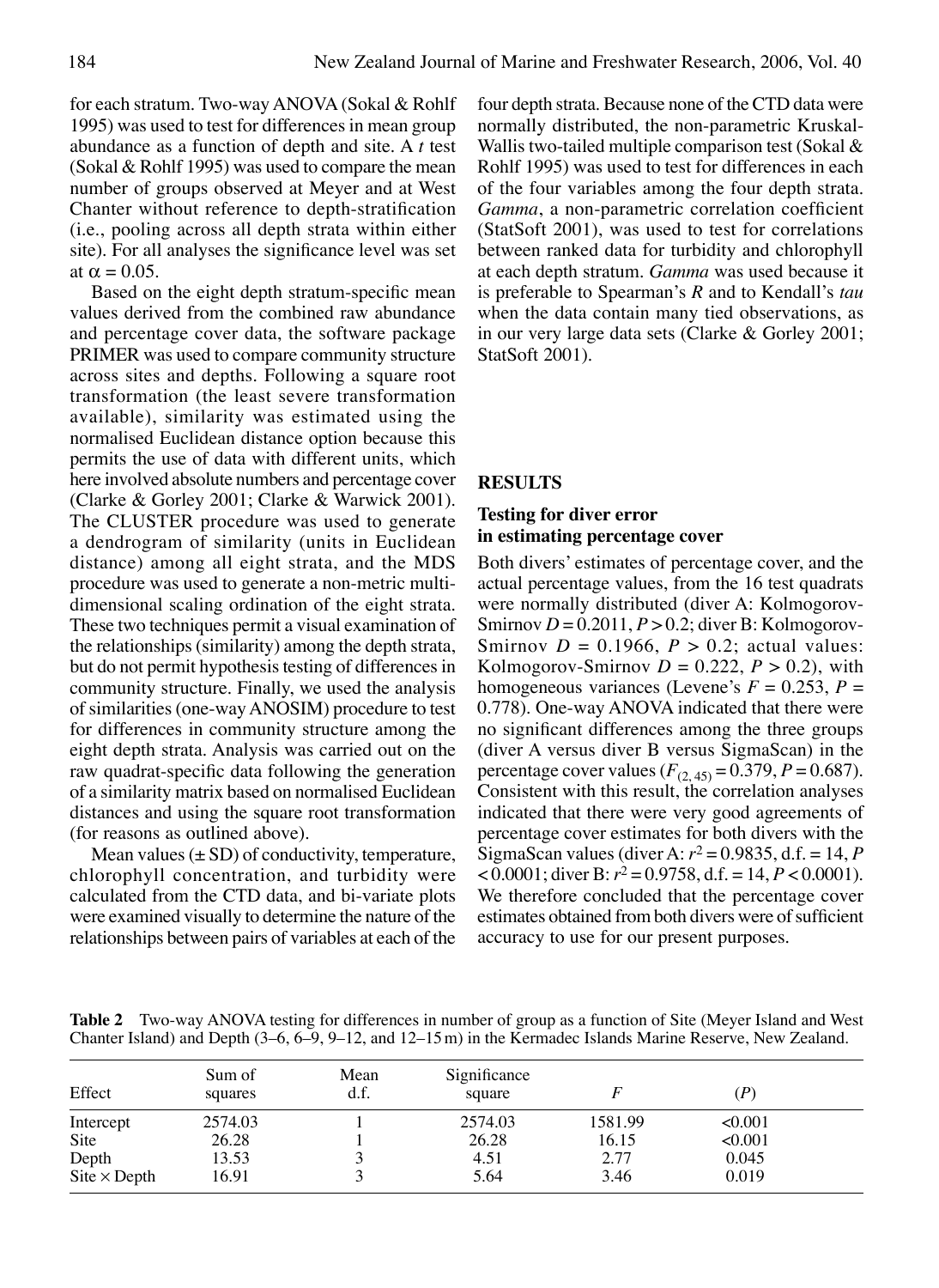## **Benthic macroinvertebrate abundance and percentage cover estimates**

Site explained greater variation in the number of groups ( $P < 0.001$ ) than did depth ( $P = 0.0445$ ), but there was also a significant interaction term (site × depth,  $P = 0.0185$ ) indicating that the mean number of groups differed between the sites as a function of depth (Table 2). Comparing the mean number of groups for each depth stratum between Meyer and West Chanter, the mean number of groups was greater at West Chanter than at Meyer at 3–6m, but at  $6-9$ ,  $9-12$ , and  $12-15$  m the opposite was true, with the greatest difference at 6–9m, and the least difference at 12–15m (Table 3). Overall, there was a higher mean number of groups observed at Meyer (mean = 4.92, SD = 1.36,  $n = 64$ ) than at West Chanter (mean =  $4.03$ , SD =  $1.32$ ,  $n = 64$ ). This difference was statistically significant  $(t = 3.830, d.f.)$  $= 126, P = 0.0002$ .

 $Mean (\pm SD)$  estimates of abundance and percentage cover for each group reveal more about betweensite differences than they do about within-site depth related differences (Table 4). Certain groups, such as the crown of thorns starfish *Acanthaster planci*, the black and white urchin *Tripneustes gratilla*, the orange 5-arm starfish (unknown species), the endemic spiny oyster *Spondylus raoulensis*, the hermit crabs of the genus *Calcinus*, the Conidae (cone shells), a chiton (probably *Leptochiton mestayerae*), and a nudibranch were only observed at Meyer, whereas other groups such as the yellow 5-arm starfish *Ophidiaster kermadecensis*, the palespined urchin *Echinometra mathaei*, the brown urchin *Heliocidaris tuberculata*, barnacles of the genus *Tesseropora*, ascidians, tube-dwelling serpulid worms, and the shrimp were only observed at West Chanter. Groups such as the predatory whelk *Morula smittii*, the hard corals, the soft corals, and coral rubble/sand were more abundant at Meyer, whereas the purple urchin *Centrostephanus rodgersii*, the top shell *Tectus royanus*, the encrusting red algae, bryozoans, and anemones were more abundant at West Chanter (Table 4).

 The dendrogram of depth stratum similarity based on normalised Euclidean distance (Fig. 3) revealed two main clusters. Within the first were located the 3–6m and the 6–9m depth strata of West Chanter; the other two West Chanter depth strata and all four depth strata of Meyer formed another grouping. Thus, the two deeper depth strata at West Chanter showed greater similarity to all four depth strata at Meyer than they did to the two shallower depth strata at West Chanter. The MDS ordination (Fig. 4) shows that the Meyer depth strata group together, indicating a degree of among-stratum similarity, whereas the four West Chanter depth strata are more spread out, indicating lower similarity among depth strata. The West Chanter 9–12m and 12–15m depth strata are in closer proximity to the 3–6m and 12–15m Meyer depth strata than they are to the other West Chanter depth strata.

 Analysis of similarities (ANOSIM) revealed significant differences in community structure among the eight depth strata (Global  $R = 0.079$ ,  $P$ < 0.001). Of the 28 pair-wise comparisons between depth strata, 23 were significant at the  $\alpha = 0.05$ level, and included all between-site comparisons (Table 5). Non-significant differences in community structure  $(P > 0.05)$  were observed only for pair-wise comparisons of depth strata from the same site, with three of six comparisons of Meyer depth strata and two of six comparisons of West Chanter depth strata being non-significantly different.

**Table 3** Mean  $\pm$  SD of number of groups per site (Meyer Island and West Chanter Island) as a function of depth  $(3-6, 6-9, 9-12,$  and  $12-15 \text{ m})$  in the Kermadec Islands Marine Reserve, New Zealand.

| Site                | Depth $(m)$ | Mean | SD.  | n  |  |
|---------------------|-------------|------|------|----|--|
| Meyer Island        | $3 - 6$     | 5.00 | 0.89 | 16 |  |
|                     | $6 - 9$     | 5.25 | 2.05 | 16 |  |
|                     | $9 - 12$    | 4.81 | 0.98 | 16 |  |
|                     | $12 - 15$   | 4.69 | 1.25 | 16 |  |
| West Chanter Island | $3 - 6$     | 5.06 | 1.24 | 16 |  |
|                     | $6 - 9$     | 3.38 | 0.81 | 16 |  |
|                     | $9 - 12$    | 3.56 | 1.26 | 16 |  |
|                     | $12 - 15$   | 4.13 | 1.31 | 16 |  |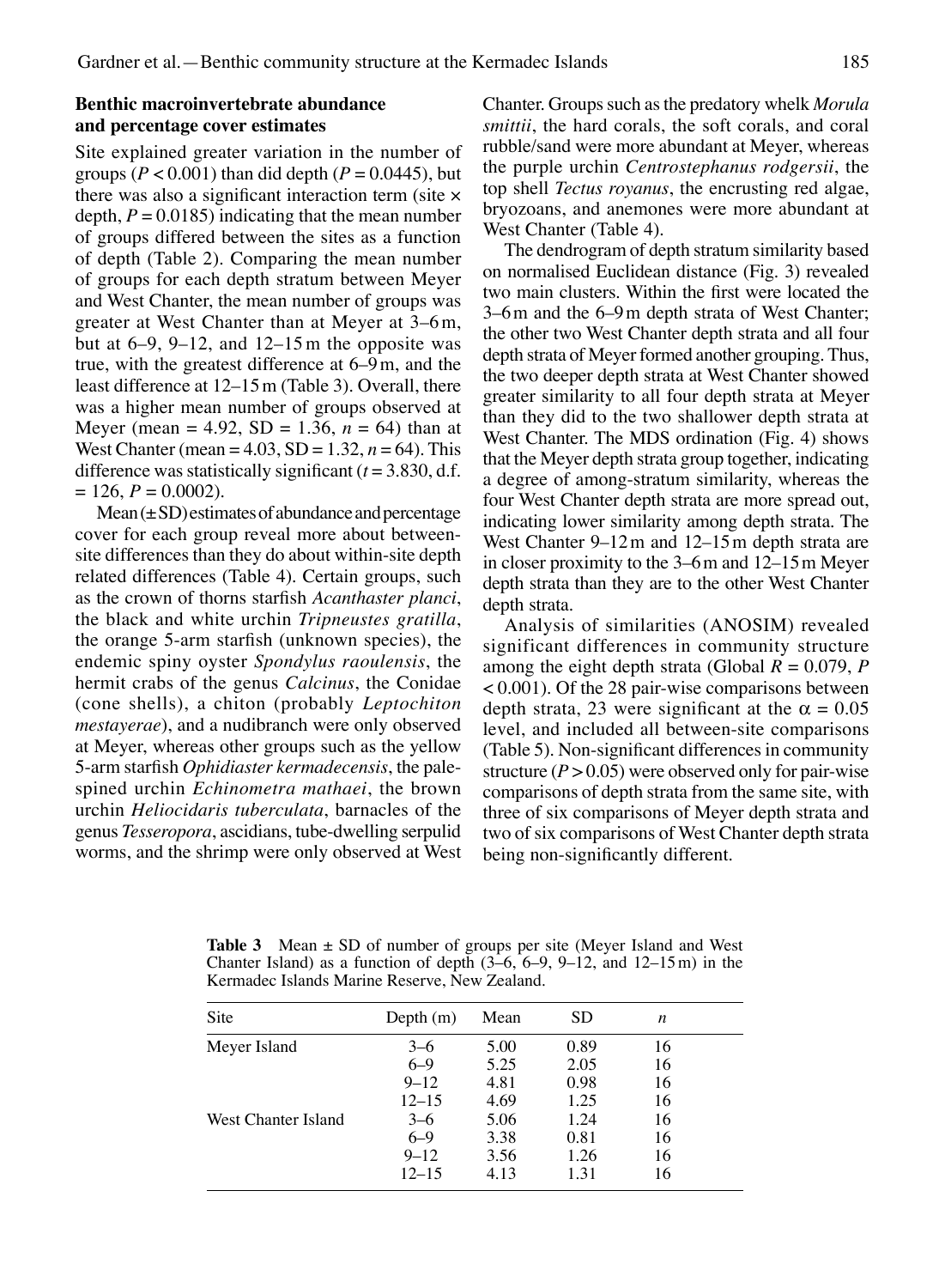|                             |                                                                                                         | Meyer Island                                                                                                                                                                                                                                        |                                               |                                                                                                                                                                                                                                  |                                                                                | West Chanter Island                                                                                                                                                                       |                                                                                                                                                                                                                                                                                                                                  |                                                                                             |
|-----------------------------|---------------------------------------------------------------------------------------------------------|-----------------------------------------------------------------------------------------------------------------------------------------------------------------------------------------------------------------------------------------------------|-----------------------------------------------|----------------------------------------------------------------------------------------------------------------------------------------------------------------------------------------------------------------------------------|--------------------------------------------------------------------------------|-------------------------------------------------------------------------------------------------------------------------------------------------------------------------------------------|----------------------------------------------------------------------------------------------------------------------------------------------------------------------------------------------------------------------------------------------------------------------------------------------------------------------------------|---------------------------------------------------------------------------------------------|
| Group                       | $3-6m$                                                                                                  | $6-9m$                                                                                                                                                                                                                                              | $9-12m$                                       | $12 - 15m$                                                                                                                                                                                                                       | $3-6m$                                                                         | $6-9m$                                                                                                                                                                                    | $9 - 12m$                                                                                                                                                                                                                                                                                                                        | $12 - 15m$                                                                                  |
| Acanthaster planci          |                                                                                                         | 0.25(0.25)                                                                                                                                                                                                                                          | $\odot$                                       |                                                                                                                                                                                                                                  | $\overline{C}$                                                                 |                                                                                                                                                                                           | $\odot$                                                                                                                                                                                                                                                                                                                          | $\odot$                                                                                     |
| Astrostole rodolphi         |                                                                                                         | 0.25(0.25)                                                                                                                                                                                                                                          |                                               |                                                                                                                                                                                                                                  |                                                                                | 0.25(0.25)                                                                                                                                                                                |                                                                                                                                                                                                                                                                                                                                  |                                                                                             |
| Ophidiaster kermadecensis   |                                                                                                         |                                                                                                                                                                                                                                                     | $\begin{matrix} 1 \\ 0 \\ 0 \end{matrix}$     | $\begin{array}{c} {\mathbb C} \, {\mathbb C} \, {\mathbb C} \, {\mathbb C} \, {\mathbb C} \, {\mathbb C} \, {\mathbb C} \, {\mathbb C} \\ {\circ} \, {\circ} \, {\circ} \, {\circ} \, {\circ} \, {\circ} \, {\circ} \end{array}$ | CCC<br>000                                                                     | $\begin{array}{c} 0~(\text{-})\\ 0~(\text{-})\\ 1.50~(0.81)\\ 0~(\text{-}) \end{array}$                                                                                                   | (0.34)<br>$\begin{array}{c}\n\odot \\ \odot \\ 0.50 \\ 0\n\end{array}$                                                                                                                                                                                                                                                           |                                                                                             |
| Orange 5-arm starfish       |                                                                                                         |                                                                                                                                                                                                                                                     |                                               |                                                                                                                                                                                                                                  |                                                                                |                                                                                                                                                                                           |                                                                                                                                                                                                                                                                                                                                  |                                                                                             |
| Centrostephanus rodgersii   | .25(0.60)                                                                                               | $\begin{matrix} 1 \\ 0 \\ 0 \end{matrix}$                                                                                                                                                                                                           | $0.50(0.34)$<br>0 (-)<br>0 (-)                |                                                                                                                                                                                                                                  | $4.25(0.85)$<br>0(-)                                                           |                                                                                                                                                                                           |                                                                                                                                                                                                                                                                                                                                  |                                                                                             |
| Echinometra mathaei         |                                                                                                         |                                                                                                                                                                                                                                                     |                                               |                                                                                                                                                                                                                                  |                                                                                |                                                                                                                                                                                           |                                                                                                                                                                                                                                                                                                                                  |                                                                                             |
| Heliocidaris tuberculata    | $\overline{0}$ (-)                                                                                      | $(-) 0$                                                                                                                                                                                                                                             | $\odot$                                       |                                                                                                                                                                                                                                  |                                                                                | $0.50 (0.34)$<br>$0 (-)$<br>$0 (-)$<br>$0 (-)$<br>$0 (-)$                                                                                                                                 | $\begin{array}{ll} \n 2000073 \\  00002 \\  00000 \\  00000 \\  00000 \\  00000 \\  00000 \\  00000 \\  00000 \\  00000 \\  00000 \\  00000 \\  00000 \\  00000 \\  00000 \\  00000 \\  00000 \\  00000 \\  00000 \\  00000 \\  00000 \\  00000 \\  00000 \\  00000 \\  00000 \\  00000 \\  00000 \\  00000 \\  00000 \\  00000$ |                                                                                             |
| Tripneustes gratilla        |                                                                                                         |                                                                                                                                                                                                                                                     | $(\text{-})$ 0                                |                                                                                                                                                                                                                                  |                                                                                |                                                                                                                                                                                           |                                                                                                                                                                                                                                                                                                                                  |                                                                                             |
| Tropiometra afra            |                                                                                                         | $\begin{array}{c} 0.75 \ (0.40) \\ 1.25 \ (0.79) \\ 0 \ (\cdot) \end{array}$                                                                                                                                                                        |                                               |                                                                                                                                                                                                                                  |                                                                                |                                                                                                                                                                                           |                                                                                                                                                                                                                                                                                                                                  |                                                                                             |
| Spondylus raoulensis        |                                                                                                         |                                                                                                                                                                                                                                                     | $0.75(0.54)$<br>0 (-)                         | $0.50(0.50)$<br>$0 (-)$                                                                                                                                                                                                          |                                                                                |                                                                                                                                                                                           |                                                                                                                                                                                                                                                                                                                                  |                                                                                             |
| Morula smittii              |                                                                                                         |                                                                                                                                                                                                                                                     |                                               |                                                                                                                                                                                                                                  |                                                                                |                                                                                                                                                                                           |                                                                                                                                                                                                                                                                                                                                  |                                                                                             |
| Tectus royanus              | 1.25 (0.60)<br>0.25 (0.25)<br>3.00 (1.06)<br>0.25 (0.25)<br>0 (-)                                       |                                                                                                                                                                                                                                                     |                                               | $0.25(0.25)$<br>$0( - )$                                                                                                                                                                                                         |                                                                                |                                                                                                                                                                                           |                                                                                                                                                                                                                                                                                                                                  |                                                                                             |
| Cone shells                 |                                                                                                         |                                                                                                                                                                                                                                                     | 1.00 (0.58)<br>0 (-)<br>0 (-)                 |                                                                                                                                                                                                                                  |                                                                                |                                                                                                                                                                                           |                                                                                                                                                                                                                                                                                                                                  |                                                                                             |
| Nudibranch                  |                                                                                                         | $\begin{array}{ll} 2.00\,0.82)\\ 2.00\,0.40\\ 0.75\,0.40\\ 0.02\,0.25\\ 0.00\,0.00\,0.00\,0.00\,0\\ 0.00\,0.00\,0.00\,0\\ 0.00\,0.00\,0.00\,0\\ 0.00\,0.00\,0.00\,0\\ 0.00\,0.00\,0.00\,0\\ 0.00\,0.00\,0.00\,0\\ 0.00\,0.00\,0.00\,0\\ 0.00\,0.00$ | 0.25(0.25)                                    | $1.00 (0.58)$<br>0 (-)<br>0 (-)                                                                                                                                                                                                  |                                                                                | $0.50(0.50)$<br>0 (-)<br>0 (-)<br>0 (-)                                                                                                                                                   |                                                                                                                                                                                                                                                                                                                                  |                                                                                             |
| Leptochiton mestayerae      |                                                                                                         |                                                                                                                                                                                                                                                     |                                               |                                                                                                                                                                                                                                  |                                                                                |                                                                                                                                                                                           |                                                                                                                                                                                                                                                                                                                                  |                                                                                             |
| Tesseropora sp.             |                                                                                                         |                                                                                                                                                                                                                                                     | $0.25(0.25)$<br>0 (-)                         | $(\cdot)$                                                                                                                                                                                                                        |                                                                                | $2.50$ (2.50)<br>0 (-)<br>0 (-)                                                                                                                                                           |                                                                                                                                                                                                                                                                                                                                  | 0 (-)<br>0 (-)<br>0 (-)<br>0 25 (0.25)<br>0 50 (0.34)                                       |
| Calcinus spp.               | $\overline{C}$                                                                                          |                                                                                                                                                                                                                                                     |                                               |                                                                                                                                                                                                                                  |                                                                                |                                                                                                                                                                                           |                                                                                                                                                                                                                                                                                                                                  |                                                                                             |
| Shrimp                      |                                                                                                         |                                                                                                                                                                                                                                                     | $0.25(0.25)$<br>0 (-)<br>0 (-)                | $0.25(0.25)$<br>0 (-)<br>0 (-)                                                                                                                                                                                                   |                                                                                |                                                                                                                                                                                           |                                                                                                                                                                                                                                                                                                                                  |                                                                                             |
| Polychaete                  | $\left(\text{-}\right)$                                                                                 |                                                                                                                                                                                                                                                     |                                               |                                                                                                                                                                                                                                  |                                                                                | $(-) 0$                                                                                                                                                                                   |                                                                                                                                                                                                                                                                                                                                  |                                                                                             |
| Filamentous algae (%)       | $\begin{array}{c} 45.31 \ (25.59) \\ 27.50 \ (18.89) \\ 15.63 \ (17.31) \\ 13.06 \ (20.82) \end{array}$ | 40.31 (34.33)                                                                                                                                                                                                                                       | 39.06 (19.60)<br>32.50 (14.38)<br>5.38 (6.49) | 29.69 (22.47)                                                                                                                                                                                                                    | $15.62(13.65)$<br>$51.25(24.12)$                                               | $\begin{array}{l} 53.75 \ (42.99) \\ 46.75 \ (25.48) \\ 1.38 \ (2.85) \\ 0.63 \ (1.71) \\ 2.50 \ (4.08) \\ 1.81 \ (3.4.7) \\ 0.63 \ (2.50) \\ 0.63 \ (2.50) \\ 0.06 \ (0.25) \end{array}$ | 21.63 (30.27                                                                                                                                                                                                                                                                                                                     | 53.13 (33.87)                                                                               |
| Encrusting red algae $(\%)$ |                                                                                                         | $24.06~(18.90)$ $10.31~(12.67)$                                                                                                                                                                                                                     |                                               | 40.31 (20.93)                                                                                                                                                                                                                    |                                                                                |                                                                                                                                                                                           | 45.50 (39.56)                                                                                                                                                                                                                                                                                                                    |                                                                                             |
| Hard coral $(\%)$           |                                                                                                         |                                                                                                                                                                                                                                                     |                                               | $\frac{6.50 (8.70)}{16.63 (15.54)}$                                                                                                                                                                                              | 15.81 (26.28)                                                                  |                                                                                                                                                                                           | 2.50(5.48)                                                                                                                                                                                                                                                                                                                       |                                                                                             |
| Soft coral (%)              |                                                                                                         | 16.38 (18.26)                                                                                                                                                                                                                                       | (2.81(16.54))                                 |                                                                                                                                                                                                                                  | $\overline{C}$                                                                 |                                                                                                                                                                                           |                                                                                                                                                                                                                                                                                                                                  |                                                                                             |
| Sponge $(\%)$               | 3.19 (6.19)                                                                                             | $3.75(6.02)$<br>0 (-)                                                                                                                                                                                                                               | $1.50(2.00)$<br>0(-)                          | $0.94(1.81)$<br>$0(-)$                                                                                                                                                                                                           | $\begin{array}{c} 3.94 \ (6.56) \\ 4.06 \ (8.00) \\ 2.00 \ (4.00) \end{array}$ |                                                                                                                                                                                           |                                                                                                                                                                                                                                                                                                                                  | $(38.38 \overline{ (30.00)} )$<br>1.13 (2.70)<br>1.13 (2.70)<br>5.31 (2.125)<br>1.13 (2.96) |
| Ascidian $(\%)$             | $(\textnormal{-})$ 0                                                                                    |                                                                                                                                                                                                                                                     |                                               |                                                                                                                                                                                                                                  |                                                                                |                                                                                                                                                                                           |                                                                                                                                                                                                                                                                                                                                  |                                                                                             |
| Bryozoan $(\%)$             | $(\text{-})$ 0                                                                                          | $(\cdot)$                                                                                                                                                                                                                                           |                                               | 0.06(0.25)                                                                                                                                                                                                                       |                                                                                |                                                                                                                                                                                           | $\begin{array}{c} 1.88\ (4.03) \\ 3.56\ (8.82) \\ 0.44\ (1.21) \\ 0.88\ (2.55) \end{array}$                                                                                                                                                                                                                                      | 0.44(0.51)                                                                                  |
| Anemone $(\%)$              | $\overline{0}$ (-)                                                                                      |                                                                                                                                                                                                                                                     |                                               | 0.06(0.25)                                                                                                                                                                                                                       | 5.94(15.34)                                                                    |                                                                                                                                                                                           | $\overline{O}$                                                                                                                                                                                                                                                                                                                   |                                                                                             |
| Coral rubble/sand (%)       | 1.06(3.75)                                                                                              | 2.50 (4.08)                                                                                                                                                                                                                                         | 0.63 (1.71)                                   | 9.38 (11.53)                                                                                                                                                                                                                     | 3.13 (12.50)                                                                   | $\odot$                                                                                                                                                                                   | $\odot$                                                                                                                                                                                                                                                                                                                          | 2.81 (5.98)                                                                                 |
|                             |                                                                                                         |                                                                                                                                                                                                                                                     |                                               |                                                                                                                                                                                                                                  |                                                                                |                                                                                                                                                                                           |                                                                                                                                                                                                                                                                                                                                  |                                                                                             |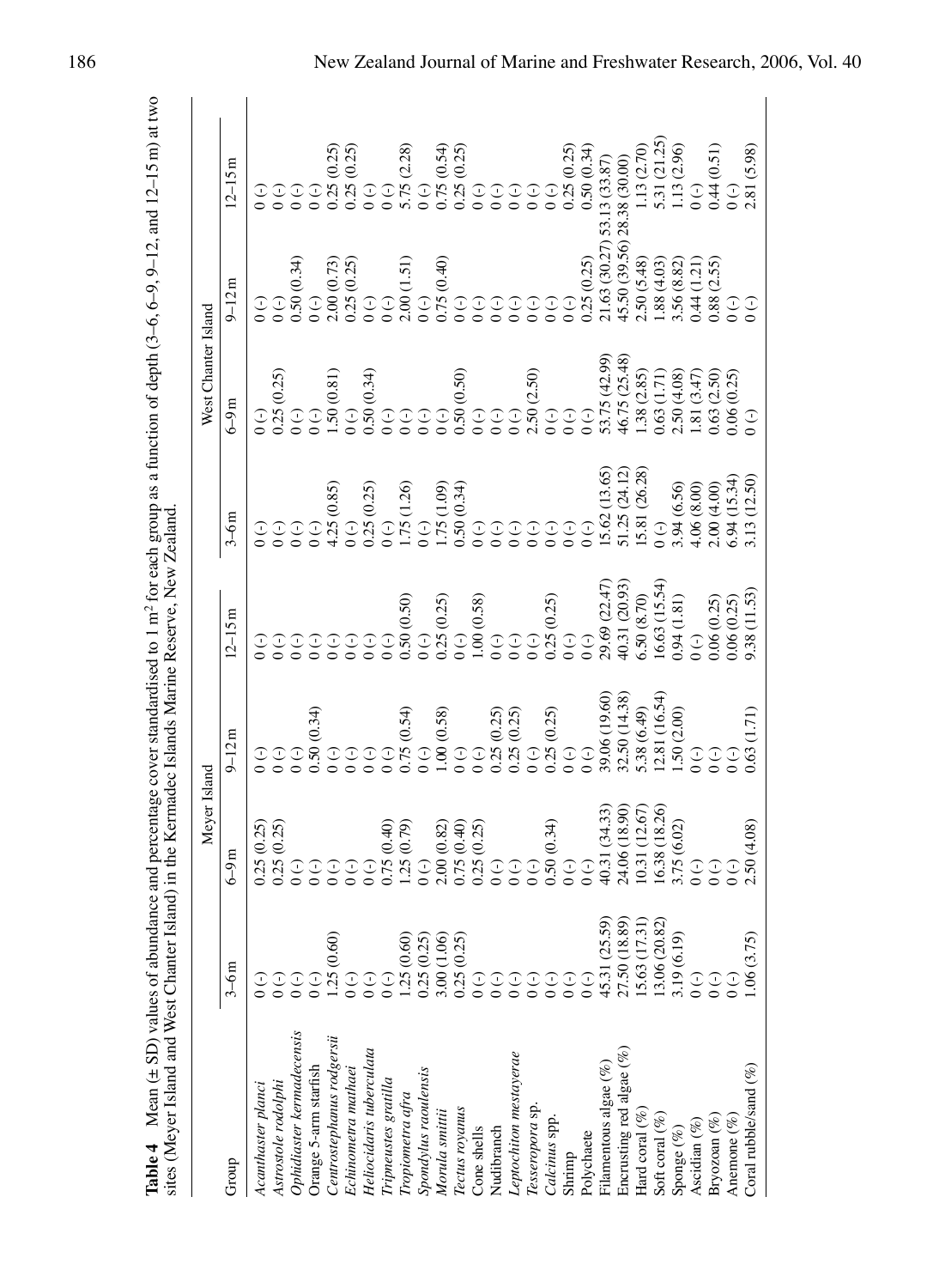

Stress: 0.07 **WC12** WC9 M9 M<sub>12</sub> WC<sub>3</sub> M<sub>3</sub> WC6 M<sub>6</sub>

**Fig. 3** Dendrogram of community structure similarity (units in Euclidean distance) among the eight depth strata generated from a between-depth stratum similarity matrix of square-root transformed data. (M3, Meyer Island 3–6m; M6, Meyer Island 6–9m; M9,Meyer Island 9–12m; M12, Meyer Island 12–15m; W3, West Chanter Island 3–6m; W6, West Chanter Island 6–9m; W9, West Chanter Island 9–12m; W12, West Chanter Island 12–15m.)

**Fig. 4** Non-metric multidimensional scaling ordination of community structure similarity among the eight depth strata generated from a between-depth stratum similarity matrix of square-root transformed data. (M3, Meyer Island 3–6m; M6, Meyer Island 6–9m; M9,Meyer Island 9–12m; M12, Meyer Island 12–15m; W3, West Chanter Island 3–6m; W6, West Chanter Island 6–9m; W9, West Chanter Island 9–12m; W12, West Chanter Island 12–15m.)

#### **Water column characteristics**

At the Meyer Island site, the two CTD units moved on their mooring after c. 3 days, with the result that the 3-m unit dropped in the water column to a depth of 4.6m and the 8-m unit dropped to a depth of 10.0m. It is unknown why this shift occurred, but may have been brought about by the strong currents in the region (this may explain the differential decrease in height in the water column of the two CTD units). The shift in the water column resulted in an increase in the chlorophyll values at the  $3m$  (now  $4.6m$ ) depth, but no such change was observed at the 8m (now 10.0m) depth. We ignored this increase in chlorophyll values recorded at the shallower Meyer depth stratum because it had no significant effect on the data, even though it did generate a bimodal distribution of values. All other variables were unaffected by the shifts in the depth of the two units.

Conductivity and temperature data at all four depth strata were generally constant over time, with the exception of conductivity at the Meyer 3m depth stratum which cycled irregularly between a low of 27.5 and a high of 48 mS  $cm^{-1}$ , resulting in a bimodal distribution for this variable at this depth stratum. At both 3m depth strata, temporal variation in turbidity

and chlorophyll was small, with both depth strata exhibiting small and infrequent pulses in either variable. At West Chanter 8m, the chlorophyll values were constant while the turbidity was very variable, whereas at Meyer 8m the chlorophyll values were very variable while the turbidity was reasonably constant. Kruskall-Wallis tests revealed that the differences in mean values among the comparisons for each of the four variables were highly significant in all instances (Table 6), although there was no obvious pattern of variation in all four water column characteristics among the sites and depth strata (Table 7). Although statistically significant, the amongstratum variation in conductivity and temperature was small whereas the variation in turbidity and chlorophyll was more substantial, with the West Chanter depth strata typically having higher turbidity and lower chlorophyll mean values than the Meyer depth strata. *Gamma* values for the association between chlorophyll and turbidity were negative and significant at the Meyer 8m (*gamma* = –0.252, *P* < 0.001) and West Chanter 3m (*gamma* = –0.047, *P* < 0.001) depth strata, positive and significant (*gamma*  $= 0.102, P < 0.001$  at the Meyer 3 m depth stratum, and not statistically significant (*gamma* = 0.015, *P* > 0.05) at the West Chanter 8m depth stratum.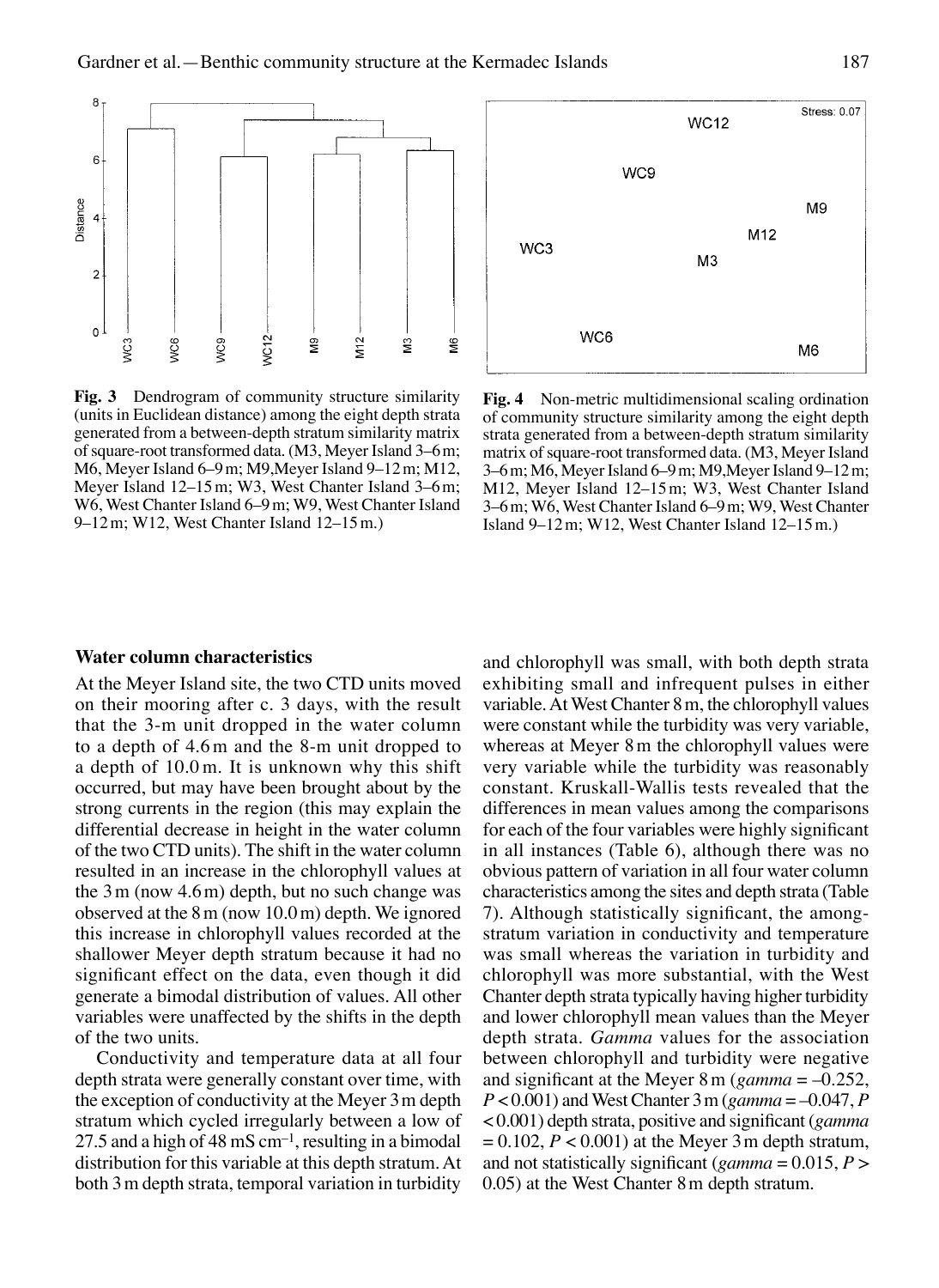## **DISCUSSION**

The Kermadec Islands Marine Reserve was established because the special status and unique value of the island group was widely recognised. The marine environment of the Kermadec Islands was, and is, largely unthreatened by extractive use or pollution, and can be viewed as being just about as pristine a marine environment as it is currently possible to find (http://www.doc.govt.nz/ Conservation/Marine-and-Coastal/Marine-Reserves/ 040~Kermadec/index.asp [accessed 15 November 2005]). No formal baseline marine ecological survey was conducted before the establishment in 1990 of the KIMR. Schiel et al. (1986) visited in March 1984, working at Boat Cove on Raoul Island (the major

**Table 5** Analysis of similarities (ANOSIM) pair-wise comparison of community structure among all depth strata. Analyses based on a similarity matrix calculated from square-root transformed data. Statistically significant results  $(P < 0.05)$  in bold.

| General comparison     | Pair-wise depth stratum comparison              | $\boldsymbol{R}$<br>statistic | Significance<br>(P) |
|------------------------|-------------------------------------------------|-------------------------------|---------------------|
| Within Meyer Is        | Meyer 3–6 m versus Meyer 6–9 m                  | 0.077                         | 0.007               |
|                        | Meyer 3–6 m versus Meyer 9–12 m                 | 0.013                         | 0.239               |
|                        | Meyer $3-6$ m versus Meyer $12-15$ m            | 0.126                         | 0.002               |
|                        | Meyer 6–9 m versus Meyer 9–12 m                 | 0.024                         | 0.127               |
|                        | Meyer $6-9$ m versus Meyer $12-15$ m            | 0.092                         | 0.003               |
|                        | Meyer 9–12 m versus Meyer 12–15 m               | 0.039                         | 0.073               |
| Within West Chanter Is | West Chanter 3–6 m versus West Chanter 6–9 m    | 0.062                         | 0.027               |
|                        | West Chanter 3–6 m versus West Chanter 9–12 m   | 0.065                         | 0.011               |
|                        | West Chanter 3–6 m versus West Chanter 12–15 m  | 0.149                         | 0.001               |
|                        | West Chanter 6–9 m versus West Chanter 9–12 m   | 0.017                         | 0.190               |
|                        | West Chanter 6–9 m versus West Chanter 12–15 m  | 0.042                         | 0.043               |
|                        | West Chanter 9–12 m versus West Chanter 12–15 m | 0.022                         | 0.164               |
| Between Meyer Is       | Meyer 3-6m versus West Chanter 3-6m             | 0.180                         | 0.001               |
| and West Chanter Is    | Meyer 3–6 m versus West Chanter 6–9 m           | 0.099                         | 0.005               |
|                        | Meyer 3–6 m versus West Chanter 9–12 m          | 0.083                         | 0.007               |
|                        | Meyer 3–6 m versus West Chanter 12–15 m         | 0.095                         | 0.004               |
|                        | Meyer 6–9 m versus West Chanter 3–6 m           | 0.179                         | 0.001               |
|                        | Meyer 6–9 m versus West Chanter 6–9 m           | 0.091                         | 0.003               |
|                        | Meyer 6–9 m versus West Chanter 9–12 m          | 0.077                         | 0.002               |
|                        | Meyer 6–9 m versus West Chanter 12–15 m         | 0.059                         | 0.011               |
|                        | Meyer $9-12$ m versus West Chanter $3-6$ m      | 0.117                         | 0.002               |
|                        | Meyer 9–12 m versus West Chanter 6–9 m          | 0.045                         | 0.040               |
|                        | Meyer 9–12 m versus West Chanter 9–12 m         | 0.040                         | 0.042               |
|                        | Meyer 9–12 m versus West Chanter 12–15 m        | 0.046                         | 0.040               |
|                        | Meyer 12–15 m versus West Chanter 3–6 m         | 0.240                         | 0.001               |
|                        | Meyer $12-15$ m versus West Chanter 6–9 m       | 0.121                         | 0.001               |
|                        | Meyer 12–15 m versus West Chanter 9–12 m        | 0.116                         | 0.001               |
|                        | Meyer 12–15 m versus West Chanter 12–15 m       | 0.112                         | 0.002               |

**Table 6** Kruskal-Wallis multiple comparisons of water column variables as a function of depth (3m or 8m) at two sites (Meyer Island and West Chanter Island) in the Kermadec Islands Marine Reserve, New Zealand. (Significance level of the Kruskal-Wallis statistic is calculated against  $H(3, n = 22233)$ .)

| Variable                                    | Kruskal-Wallis<br>statistic | Significance<br>level $(P)$ | Location of<br>difference <sup>*</sup> |
|---------------------------------------------|-----------------------------|-----------------------------|----------------------------------------|
| Conductivity (mS $cm^{-1}$ )                | 20564.44                    | < 0.0001                    | M8 > M3 > WCS > WCS                    |
| Temperature $(^{\circ}C)$                   | 2410.99                     | < 0.0001                    | WC8 > M3 > WC3 > M8                    |
| Turbidity (FTU)                             | 14942.09                    | < 0.0001                    | WC8 > WC3 > M3 > M8                    |
| Chlorophyll ( $\mu$ g litre <sup>-1</sup> ) | 11677.18                    | < 0.0001                    | $M8 = WC8 > M3 > WC3$                  |

\*M3, Meyer Island 3m; M8, Meyer Island 8m; WC3, West Chanter 3m; WC8, West Chanter 8m.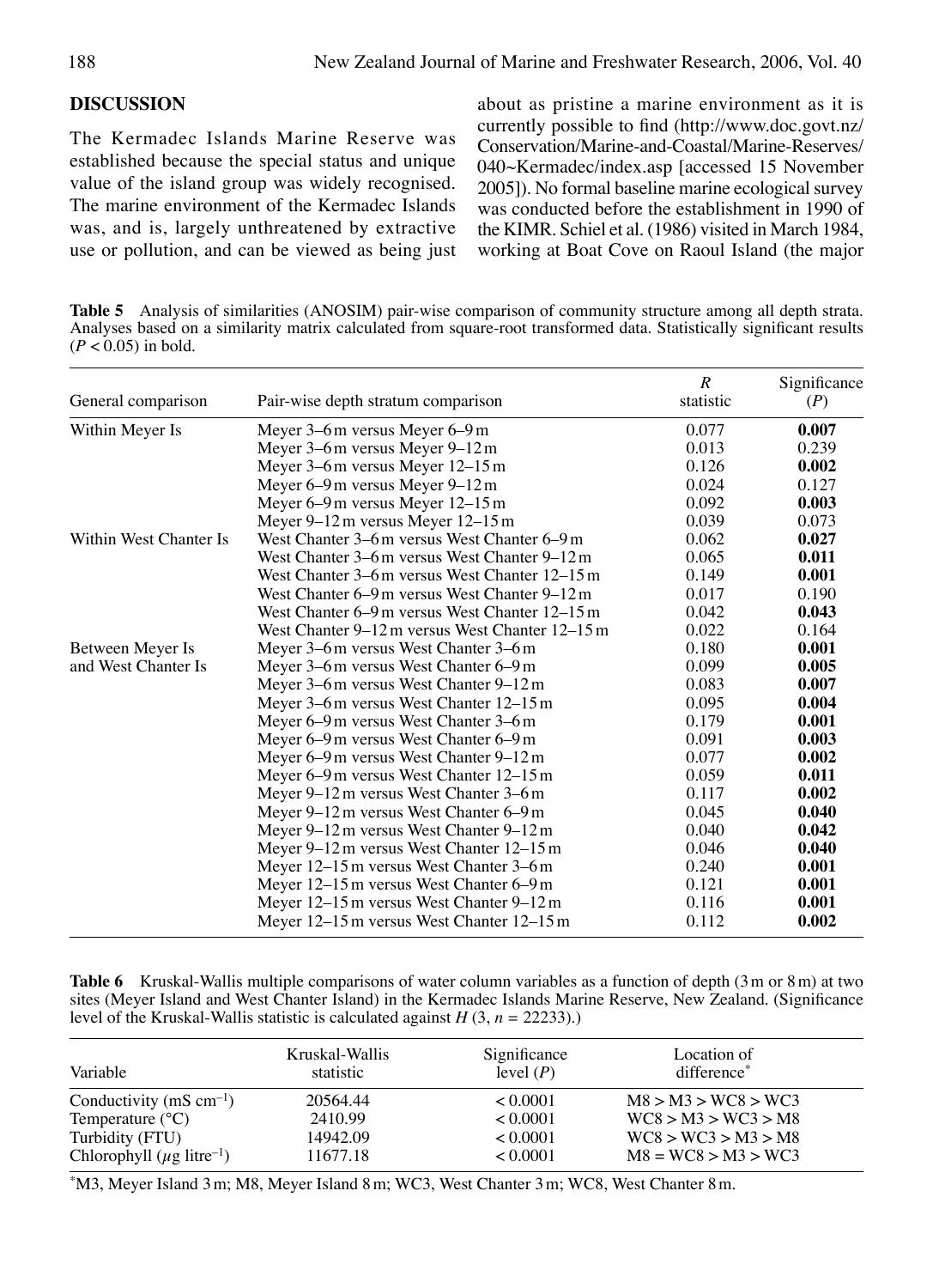| Site            | Depth<br>(m) |         | Conductivity<br>$(mS cm^{-1})$ | Temperature<br>$({}^{\circ}C)$ | Pressure<br>(deciBars) | Turbidity<br>(FTU) | Chlorophyll<br>$(\mu g$ litre <sup>-1</sup> ) |
|-----------------|--------------|---------|--------------------------------|--------------------------------|------------------------|--------------------|-----------------------------------------------|
| Meyer Is        | 3            | Mean    | 42.27                          | 19.66                          | 13.52                  | 1.89               | 0.26                                          |
|                 |              | SD.     | 8.86                           | 0.17                           | 0.89                   | 0.17               | 0.21                                          |
|                 |              | Minimum | 27.53                          | 19.38                          | 12.07                  | 1.68               | 0.09                                          |
|                 |              | Maximum | 48.04                          | 20.12                          | 17.38                  | 5.95               | 0.87                                          |
| Meyer Is        | 8            | Mean    | 48.07                          | 19.61                          | 19.33                  | 0.68               | 0.36                                          |
|                 |              | SD      | 0.14                           | 0.15                           | 0.99                   | 0.20               | 0.11                                          |
|                 |              | Minimum | 47.77                          | 19.32                          | 15.80                  | 0.49               | 0.11                                          |
|                 |              | Maximum | 48.52                          | 20.09                          | 22.62                  | 12.02              | 1.27                                          |
| West Chanter Is | 3            | Mean    | 48.61                          | 19.68                          | 13.30                  | 2.91               | 0.10                                          |
|                 |              | SD      | 0.09                           | 0.07                           | 0.27                   | 1.05               | 0.20                                          |
|                 |              | Minimum | 48.32                          | 19.51                          | 12.77                  | 0.83               | 0.00                                          |
|                 |              | Maximum | 48.93                          | 19.96                          | 15.05                  | 10.34              | 5.01                                          |
| West Chanter Is | 8            | Mean    | 50.87                          | 19.72                          | 18.11                  | 2.92               | 0.28                                          |
|                 |              | SD      | 0.20                           | 0.11                           | 0.54                   | 1.02               | 0.02                                          |
|                 |              | Minimum | 49.74                          | 19.51                          | 17.30                  | 0.84               | 0.27                                          |
|                 |              | Maximum | 51.41                          | 20.15                          | 20.52                  | 15.45              | 0.90                                          |

**Table 7** Descriptive statistics of water column variables as a function of depth (3 m or 8 m) at two sites (Meyer Island and West Chanter Island) in the Kermadec Islands Marine Reserve, New Zealand. Sample size (*n*) = 3635 for Meyer Island 3m, 5760 for Meyer Island 8m, 5834 for West Chanter Island 3m, and 7004 for West Chanter 8m.

island of the northern group), and Cole et al. (1992) visited the islands in September 1988, conducting survey work of mobile benthic invertebrates at four sites in the group, including the more southerly island groups. Brook's paper of 1999 is based on data collected during the period October 1985 to May 1995, and therefore spans by  $\pm$  5 years the establishment of the KIMR. Data from these three studies therefore represent the pre-reserve ecological situation, but unlike many other studies of marine reserves or marine protected areas, there is no *a priori* expectation of change in species abundance or size around the islands as a consequence of the establishment of the marine reserve.

The macroalgal flora of the KIMR is diverse, even if its biomass is not as great as in other parts of New Zealand, or in other subtropical localities (Nelson & Adams 1984). Schiel et al. (1986) reported percentage cover values of 25–60% for foliose and filamentous algae, there being no real evidence of depth-related zonation for this group. However, the same authors observed very high values of percentage cover for encrusting red algae (70%) from 2m to 5m depth, which declined dramatically to values of <10% by 10m depth. In contrast to this, in the depth range of 1–20m, Brook (1999) observed percentage cover values of 50–60% for filamentous and frondose algae, and values of 10–20% for crustose coralline algae. In the present study, percentage cover estimates for filamentous algae ranged from 15.6 to 53.8% (mean

 $= 37.4\%$  for eight depth strata), and for encrusting red algae ranged from 24.1 to 51.3% (mean =  $37.1\%$ ) for all eight depth strata). The consistently high values of percentage cover for both filamentous and encrusting algae reported by all studies indicate the ecological importance of algae in general down to c. 20m in the KIMR.

 The conspicuous macrofauna of the KIMR principally includes echinoderms, molluscs, and corals (hard and soft). Schiel et al. (1986) and Cole et al. (1992) reported six species of echinoids and five species of asteroids at KIMR. We observed the echinoids *C. rodgersii*, *E. mathaei*, *H. tuberculata*, and *T. gratilla* in our survey, and we also observed *Phyllacanthus parvispinus* outside the surveyed areas, but we did not observe *Diadema* sp. at all. Of the asteroids, we observed in our survey and beyond it *A. planci*, *Astrostole rodolphi*, and *O. kermadecensis*, but we did not observe either *Pectria imperialis* or *Petricia vernicina*. We also observed an unidentified orange 5-arm starfish in and outside the survey area, as well as yellow and black varieties of the crinoid *Tropiometra afra*. Most of these echinoderms were not particularly abundant, making it difficult to describe ecologically meaningful changes in depth-related distributions. However, Schiel et al. (1986) observed a peak of abundance of *H. tuberculata* at 5m, with very few individuals observed beyond 10m depth. Cole et al. (1992) observed that *H. tuberculata* was most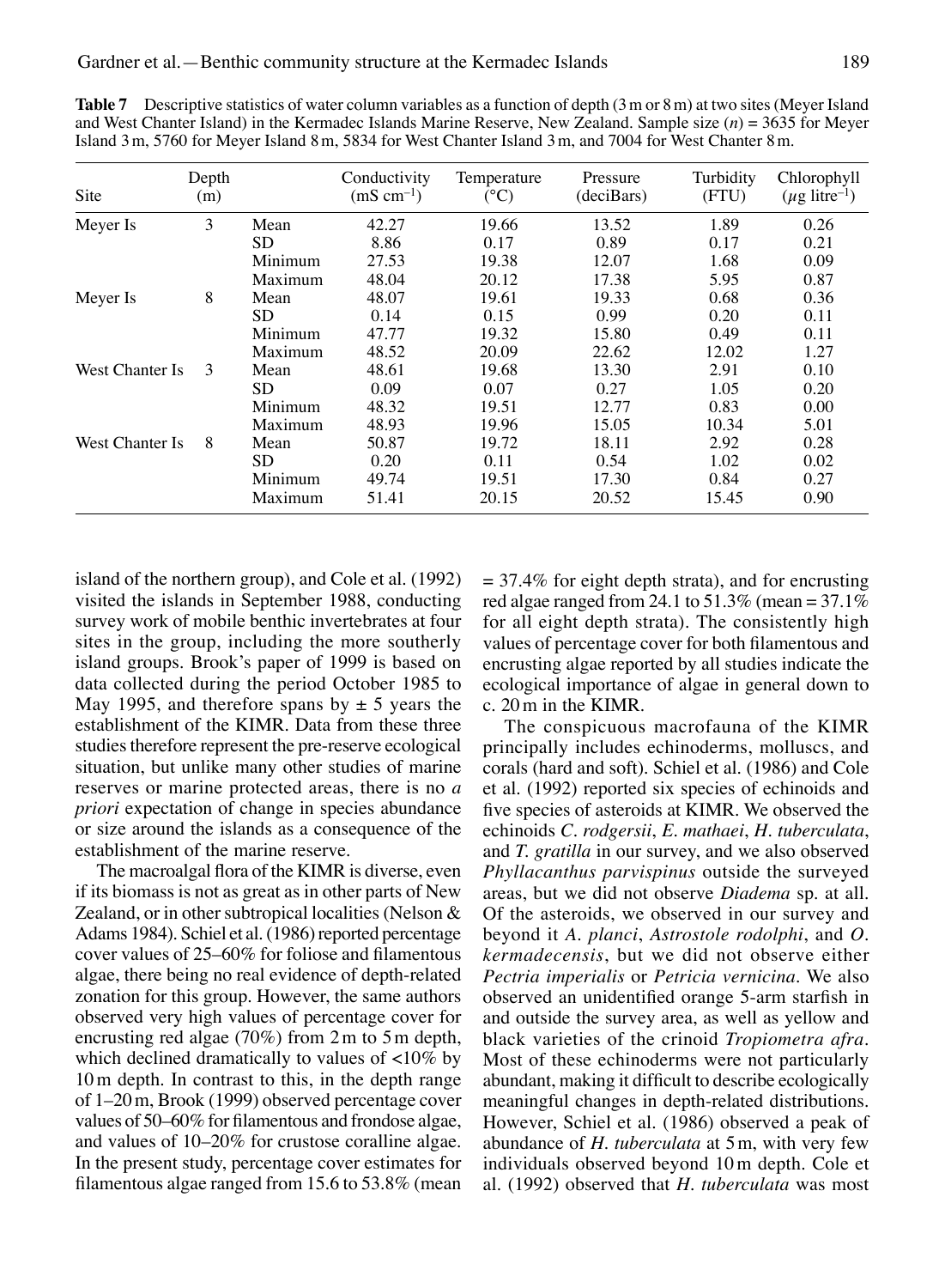abundant from 3 to 9m depth, and that between 12 and 18m depth *C. rodgersii* was most abundant. Other echinoderms were reported by both sets of authors as present in only low numbers. We did not observe the dominance of *H. tuberculata* in shallower regions at our two sites; this species was only observed at West Chanter 3–6m and 6–9m in our survey. The most abundant echinoderm in our survey was the echinoid *C. rodgersii*, which was observed at both sites, and was particularly abundant at West Chanter, where it decreased from 4.25 individuals  $m^{-2}$  at 3–6m, to 0.25 individuals  $m^{-2}$  at 12–15m depth. The only other echinoderm in our survey to occur at any notable abundance was the crinoid *T. afra* which exhibited a negative association between abundance and depth at Meyer Island (decreasing from 1.25 to 0.50 individuals  $m^{-2}$ ), and a positive association at West Chanter (increasing from 1.75 to 5.75 individuals m–2). Neither Schiel et al. (1986) nor Cole et al. (1992) made note of this species because their studies were focused on herbivorous grazers and predatory species, rather than on the abundance and distribution of macroinvertebrates in general.

 The only large gastropod observed below 3m by Schiel et al. (1986) was the trochid *T. royanus*, which occurred in very low numbers. Similar findings are reported by Cole et al. (1992) who observed *T. royanus* at all depths to 18m, but noted that it was not abundant. Our data for this endemic top shell are in agreement with these previous findings, the maximum density we observed was 0.75 individuals  $m^{-2}$  (at Meyer, 6–9m), and there was no evidence of depth-stratification for this species. The most abundant mollusc we observed was the predatory whelk *M. smittii* which we observed at all depths, and which showed some evidence at both sites of a negative relationship between abundance and increasing depth. Schiel et al. (1986) made note of a few individuals of *M. smittii* at Boat Cove, whereas Cole et al. (1992) did not, apparently, encounter this species. Of the other subtidal molluscs that we observed, the endemic spiny oyster *S. raoulensis* was rare (we only observed one in our survey of both sites, but did see several more beyond the surveyed areas), as was the endemic chiton *L. mestayerae*, and an unidentified nudibranch (we only saw one of each in total), whereas the cone shells were much more abundant generally (Brook (1998) reports 28 species), although rare in our surveyed areas.

 This, and earlier studies, have noted that small colonies of hard and soft corals are relatively abundant in shallow water  $\left( < 30 \text{ m} \right)$  around the

Kermadec Islands. Schiel et al. (1986) and Brook (1999) observed hard corals (maximum of 20% cover) at all depths down to 20m, but the patterns of depth-related distribution were quite different. Our surveys revealed values of percentage cover for hard coral species comparable with these two previous studies, but at both our sites we observed a reasonably pronounced inverse relationship between percentage cover and increasing depth. Such a relationship was also observed by Brook (1999) with the exception of an increase in percentage cover from 15 to 20m, whereas Schiel et al. (1986) observed a peak of percentage cover at 3m depth, followed by a drop at 5m depth, and then a pronounced increase from 12 to 18m depth. The pattern of percentage cover estimates of soft corals as a function of depth were very similar between the studies of Schiel et al. (1986) and Brook (1999), even if the actual values were not. Both studies observed very low values at shallow depths  $(<5$  m depth), which increased rapidly with increasing depth (to a maximum value of 15%) and 3%, respectively), held reasonably constant until 13–15m, and then decreased to 0% by 18–20m depth. Our estimates of soft coral percentage cover at Meyer Island were comparable to the values reported by Schiel et al. (1986), whereas our estimates at West Chanter Island were comparable to those reported by Brook (1999). In neither instance however, did we observe the same pattern of depth-related abundance as reported by these two studies. At Meyer Island the soft coral percentage cover values were relatively constant for depth, whereas at West Chanter Island there was evidence of a positive relationship between soft coral abundance and depth (values increased in a linear manner from 0% to 5.3% with increasing depth; Table 4). Other subtidal faunal groups observed by us included barnacles (*Tesseropora* sp.), hermit crabs (*Calcinus* spp.), sponges, ascidians, bryozoans, anemones, a tube-dwelling polychaete, and an unidentified shrimp. These all occurred at low abundance, often at only one of the two sites, making it difficult to determine ecological patterns of distribution.

 Our two study sites were only 2 km apart, and superficially were very similar in substrate type, depth, and exposure. However, our analyses identified pronounced differences in benthic community composition between the two sites during our snapshot survey. Significant differences existed in depth-related mean number of groups between the sites, and also in the mean number of groups regardless of depth, indicating that diversity was significantly higher at Meyer than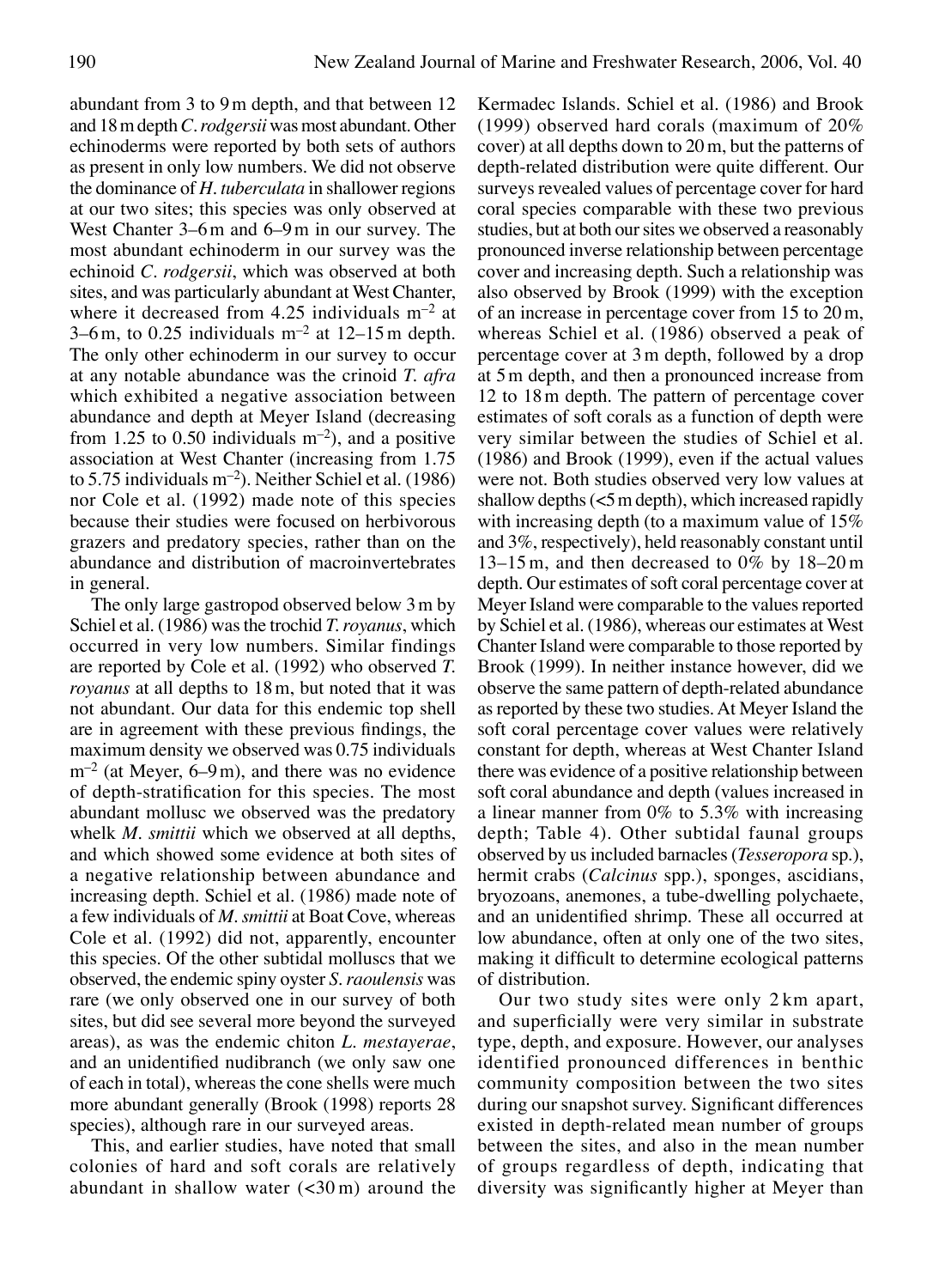at West Chanter. Although the difference in the number of groups was significant between the sites, this difference was relatively small compared to the variance. There is therefore evidence of large within-site variability in community structure which is attributable to small-scale patchiness, and in an ecological sense, may well be as important as between-site differences in community structure. Multivariate analyses of abundance and percentage cover data also indicated that significant differences existed in benthic community structure between the sites. Cluster analysis revealed that the four Meyer depth strata formed a subgroup, and that the West Chanter 9–12 m and 12–15 m depth strata exhibited greater similarity to the Meyer subgroup than to the subgroup formed by the West Chanter shallow depth strata (i.e., 3–6 m and 6–9 m). MDS analysis indicated that the four Meyer depth strata were reasonably close together (i.e., similar) and separate from the West Chanter depth strata, whereas these latter depth strata were somewhat spread out (i.e., dissimilar) across the ordination, with the West Chanter depth strata 9–12 m and 12–15 m being closer to the Meyer depth strata than to the West Chanter depth strata 3–6 m and 6–9 m. Finally, ANOSIM indicated that all 16 comparisons between depth-strata at Meyer and West Chanter were significantly different, whereas 5 of 12 within-site comparisons were not significantly different. Overall, these analyses clearly indicate a significant difference in benthic community structure between the two sites despite their proximity and apparently very similar physical characteristics.

Because of logistical limitations we had only 5 working days at KIMR and were able to survey only two sites using a depth-stratified approach. This limitation is a common problem faced by researchers at this location (e.g., Schiel et al. 1986; Cole et al. 1992) and others like it, and may confound our interpretation of the results. We surveyed 16 quadrats (50  $\times$  50 cm) in each of four depth strata at the two sites. Two-way ANOVA revealed that site ( $P < 0.001$ ) explained far more variation in the data set than depth  $(P = 0.045)$ , and that the site x depth interaction term was significant  $(P =$ 0.019) (Table 2). Inspection of the data in Table 4 reveals the existence of a number of rare species at either site and in all four depth-strata which may have contributed disproportionately to the statistical differences observed between sites. Such a contribution may have arisen as a consequence of under-sampling. However, ANOSIM results (Table 5) and the cluster analysis (Fig. 3) both suggest that there is more structure to the data than one would expect by chance alone. For the ANOSIM, all between-site comparisons were statistically significant, whereas non-significant results were only observed between depth-strata within a site (Table 5). Consistent with this, the dendrogram (Fig. 3) identified the four Meyer Island depth-strata as being most similar, with the West Chanter 9–12 and 12–15m groupings showing next greatest similarity, and with the West Chanter 3–6 and 6–9m groupings being greatest distance from (i.e., most dissimilar to) all other groupings. This kind of structure in the data set is unlikely to exist if rare species contribute disproportionately to the outcomes as a consequence of under-sampling at all depth-strata at both sites. Our interpretation is that the ecological differences that we have seen between sites are real and are not generated by under-sampling, but we acknowledge that under-sampling is a problem in this type of study. We suggest that greater sampling effort is required both within-sites and at a greater number of sites at KIMR to better understand the natural variability of biological communities that exists within this group of islands and to further our understanding of the biological context of the Kermadec Islands in the South Pacific.

Meaningful comparison of benthic community structure at the Kermadec Islands (29–31°S) is limited to a handful of Pacific island sites such as the Pitcairn Islands (24–25°S), Easter Island (27°09′S), Lord Howe Island (31°33′S), and the Galapagos archipelago (01°40′N–01°25′S). Paulay (1989) noted the significant extent of inter-island variation in benthic community structure within the Pitcairn group (Pitcairn, Henderson, Ducie, and Oeno islands) and attributed this to the group's peripheral location within the subtropics, its diverse geological history and physiography, and the attendant instability of its fauna. This faunal instability was reflected in the large short-term changes in coral cover at Ducie, the large temporal changes in species composition at Henderson, and the considerable differences between the faunas of neighbouring Ducie and Henderson which are 360 km apart (Paulay 1980). Similar faunal differences have been reported between Easter Island and Sala-y-Gómez (Rehder 1980; DiSalvo et al. 1988) which are 415 km apart, and are the most isolated landmasses in the Pacific Ocean. Rates of faunal turnover at Easter Island were high and resulted in profound ecological and habitat change over time scales of only a few years (DiSalvo et al. 1988). However, no great differences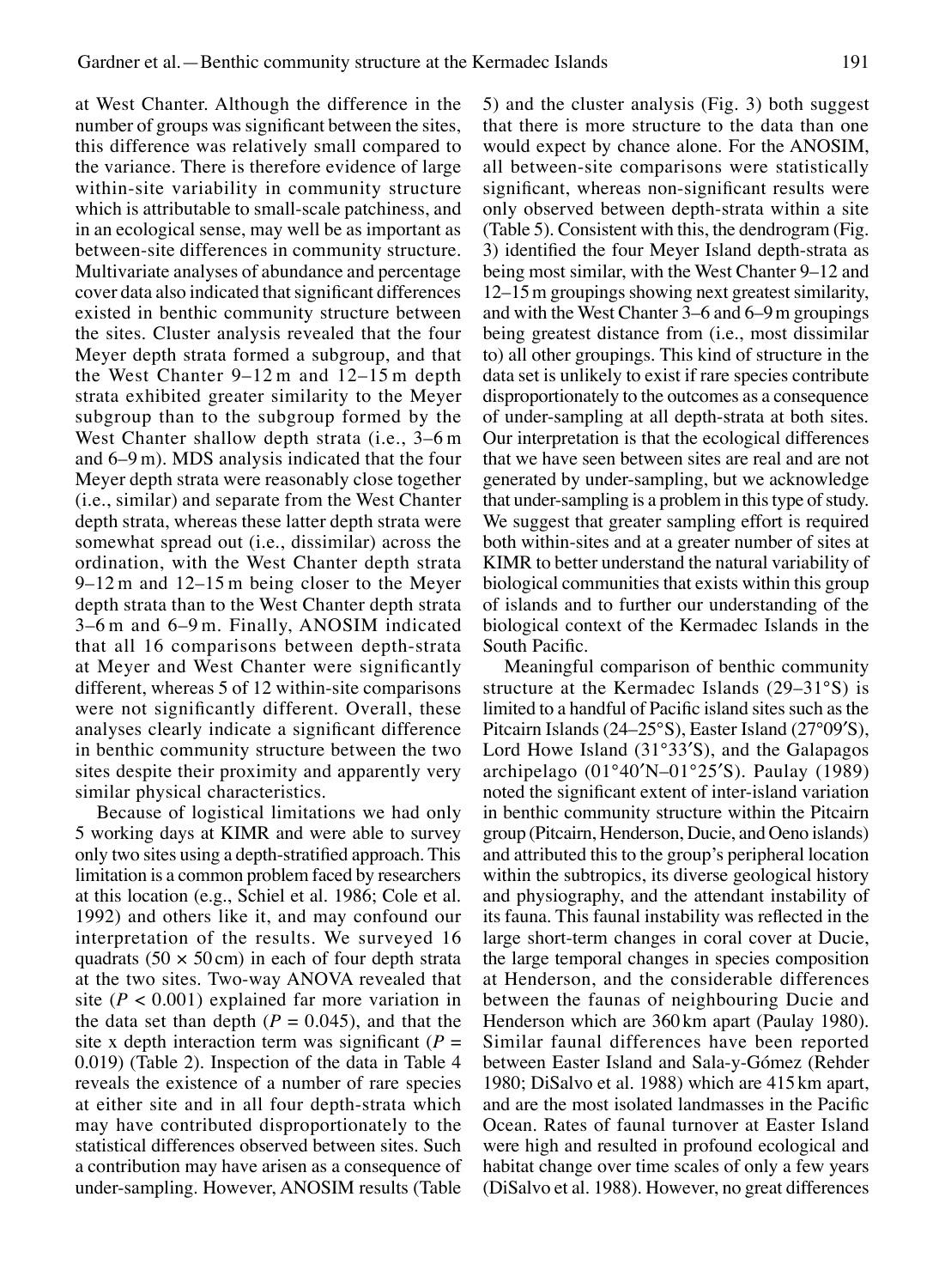among sites in the distributions of intertidal molluscs based on Sorensen's index of similarity were reported at Easter Island for the period January to September 1986 (Osorio & Cantuarias 1989). Coral communities at Lord Howe Island (which is surrounded by the southern-most coral reefs in the Pacific Ocean) clustered according to habitat type (e.g., seaward versus reef flat versus lagoonal hole and slope sites; Harriott et al. 1995) and generally did not exhibit between-site variation in structure comparable to that observed at KIMR. Although the abundances and distributions of dominant coral species at Lord Howe Island were relatively stable over time, the rarer species were appearing and then disappearing over time, indicating some degree of faunal instability (Harriott et al. 1995) which would contribute to both small and large spatial scale differences in benthic community structure. Regional biogeographic analyses of the shallow water reef fauna of the Galapagos archipelago revealed five major marine bioregions among the islands (Edgar et al. 2004). Four of these zones result from local environmental conditions and connectivity of larval propagules with external source regions, but one probably results from high levels of phytoplankton primary productivity which appear to give the ecosystem its distinctive biological character (Edgar et al. 2004). Brook (1998) pointed out that the species composition of the Kermadec Islands reflects their biogeographic isolation, their subtropical location, the small range of habitats present, and also their geological history which has given rise to high rates of faunal turnover and allopatric speciation. Analyses of small, isolated and often peripheral islands in the Pacific Ocean indicate that high faunal turnover rates (= faunal instability) are a major factor contributing to differences in community structure in time and space at these locations. We cannot at present quantify the contribution of faunal instability as an explanation for benthic community differences that we observed, but we suggest that it may be significant. An analysis of species-specific settlement patterns at KIMR sites would help address this point. Another possible explanation for differences in macrocommunity structure between sites only 2km apart is differences in localised oceanographic conditions (in particular, the supply of particulate food material) which have been demonstrated to profoundly influence intertidal and shallow subtidal community structure in other regions (e.g., Dahlhoff & Menge 1996; Menge et al. 1999; Gardner 2000; Edgar et al. 2004; Helson et al. unpubl. data; Helson & Gardner unpubl. data). This physical interpretation

is consistent with the somewhat "patchy" nature of the macrobenthic community reported here, and also by earlier studies (Schiel et al. 1986; Cole et al. 1992; Brook 1999). Both sets of processes (the biological phenomenon of faunal instability and physical phenomenon of site-specific hydrographic processes) are likely to be operating at KIMR and both may contribute to the observed small spatial scale differences in benthic community structure that we observed.

 The water column data presented here are the first of their type for the KIMR. The scarcity of such data from KIMR sites and also from other oceanic, subtropical islands makes establishing the context of these data difficult, and emphasises the need for a comprehensive survey of the water column of the KIMR. Although statistically significant differences were observed for all four water column variables (conductivity, temperature, turbidity, and chlorophyll) among the four locations (Meyer 3m and 8m; West Chanter 3m and 8m), in an ecological sense most of the differences were often small. The apparent coupling of variation between chlorophyll concentration and turbidity at 3m depth at both sites, and their uncoupling at 8m depth at both sites, suggests that the surface water  $(0-5 \text{ m})$  is well mixed and that the extent of mixing is much less at 8m depth. The generally higher levels of turbidity and lower levels of chlorophyll at West Chanter compared to Meyer may be attributable to the greater current strength at the former site (as judged by our divers, but not quantified in any way). We suggest that further analyses of water column properties may prove to be useful in explaining biotic differences between sites (e.g., differences in the abundance of suspension feeding species).

## **Summary**

Comparison of our data with those of three other surveys of the Kermadec Islands reveals a high degree of similarity among the species observed, but often a low degree of similarity in species abundance or percentage cover as a function of depth. Whether these dissimilarities are real and reflect ecological change over time or perhaps the patchy distributions of uncommon species, or are simply the product of infrequent sampling at small scales and over short time periods remains open to question. Future research should focus on: (1) surveying benthic community structure at a greater number of sites within each island group to establish the extent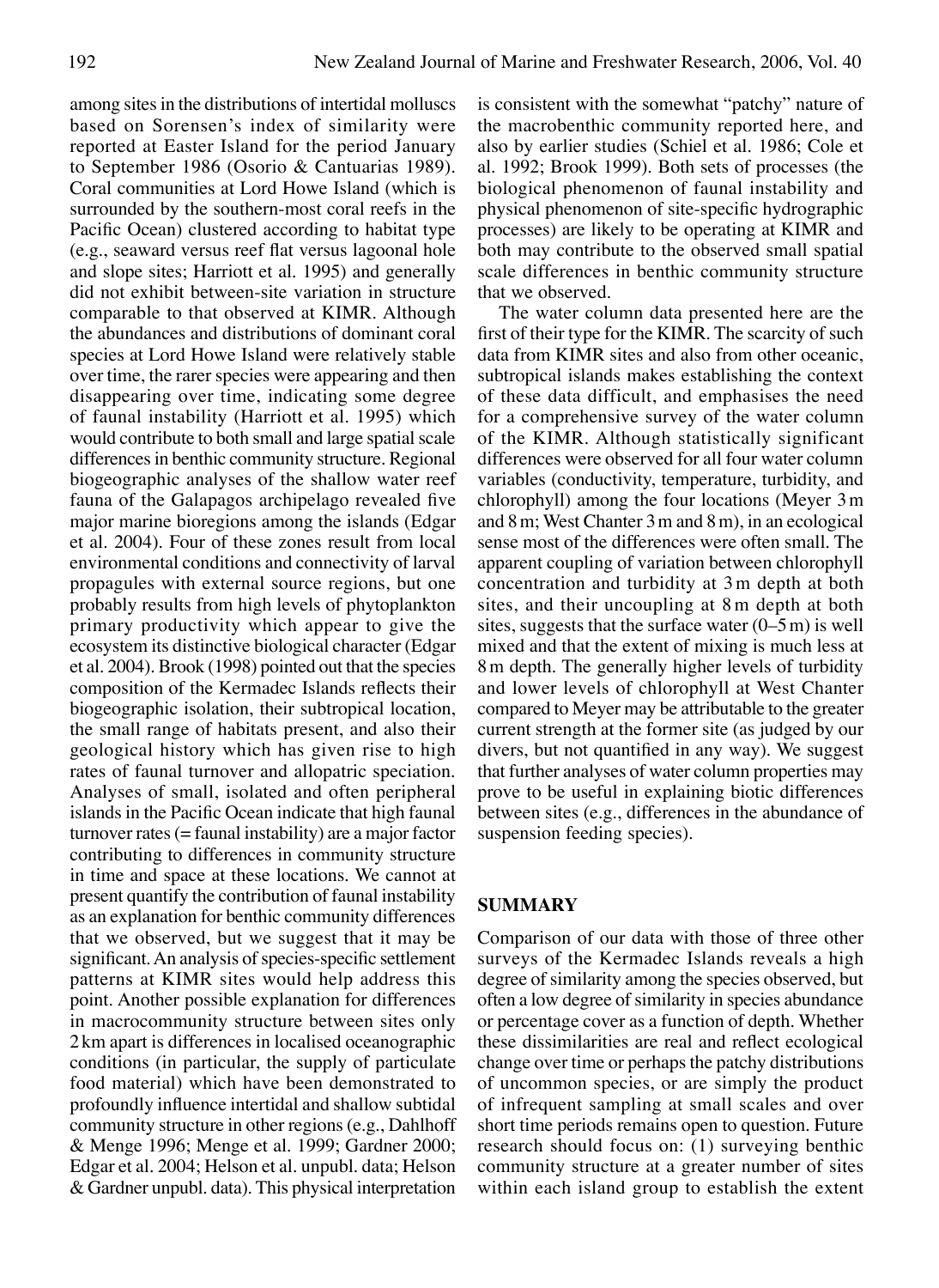of small spatial scale differences in community structure; (2) surveying sites within the northern, middle and southern island groups to establish the extent of large spatial scale differences in community structure; and (3) determining water column characteristics at these locations with the intention of testing for a relationship between water column productivity and benthic community structure. Finally, we strongly recommend the establishment of a long-term monitoring programme at KIMR to permit quantification of temporal changes in community structure of what is likely to be an inherently unstable biota given the remote location of the islands, their relative geological youth, and the peripheral location of the islands within marine Polynesia.

#### **ACKNOWLEDGMENTS**

We thank the New Zealand Department of Conservation for permission to conduct this research (approval number DOC A issued to J. Gardner). We are grateful to the captain and crew of *Braveheart* for their skilful assistance with all our diving and boating, and their sense of adventure. We thank Malcolm Francis, Bruce Marshall, Don McKnight, Colin McLay, Wendy Nelson, and Juan Sanchez for help with species identifications, and Lukasz Lachowicz for determining the SigmaScan percentage cover values. This research was supported by funding from the Victoria University Research Fund and by funding from the School of Biological Sciences (to J. Gardner): we are grateful to both for their support.

#### **REFERENCES**

- Brook FJ 1998. The coastal molluscan fauna of the northern Kermadec Islands, southwest Pacific Ocean. Journal of The Royal Society of New Zealand 28: 185–233.
- Brook FJ 1999. The coastal scleractinian coral fauna of the Kermadec Islands, southwestern Pacific Ocean. Journal of The Royal Society of New Zealand 29: 435–460.
- Clarke KR, Gorley RN 2001. PRIMER v5: User manual/ tutorial. Plymouth, United Kingdom, PRIMER-E Ltd.
- Clarke KR, Warwick RM 2001. Change in marine communities: an approach to statistical analysis and interpretation. Plymouth, United Kingdom, PRIMER-E Ltd.
- Cole RG 2001. Patterns of abundance and population size structure of herbivorous fishes at the subtropical Kermadec Islands and in mainland New Zealand. New Zealand Journal of Marine and Freshwater Research 35: 445–456.
- Cole RG, Creese RG, Grace RV, Irving P, Jackson BR 1992. Abundance patterns of subtidal benthic invertebrates and fishes at the Kermadec Islands. Marine Ecology Progress Series 82: 207–218.
- Creese RG, Schiel DR, Kingsford MJ 1990. Sex change in the giant endemic limpet *Patella kermadecensis*, from the Kermadec Islands. Marine Biology 104: 419–426.
- Dahlhoff EP, Menge BA 1996. Influence of phytoplankton concentration and wave exposure on the ecophysiology of *Mytilus californianus*. Marine Ecology Progress Series 144: 97–107.
- DiSalvo LH, Randall JE, Cea A 1988. Ecological reconnaissance of the Easter Island sublittoral marine environment. National Geographic Research 4: 451–473.
- Edgar GJ, Banks S, Fariña JM, Calvopiña M, Martínez C 2004. Regional biogeography of shallow reef fish and macroinvertebrate communities in the Galapagos archipelago. Journal of Biogeography 31: 1107–1124.
- Foster BA 1981. Cirripedes from ocean ridges north of New Zealand. New Zealand Journal of Zoology 8: 349–367.
- Francis MP 1993. Checklist of the coastal fishes of Lord Howe, Norfolk, and Kermadec Islands, southwest Pacific Ocean. Pacific Science 47: 136–170.
- Francis MP, Grace RV, Paulin CD 1987. Coastal fishes of the Kermadec Islands. New Zealand Journal of Marine and Freshwater Research 21: 1–13.
- Gardner JPA 2000. Where are the mussels on Cook Strait (New Zealand) shores? Low seston quality as a possible factor limiting multi-species distributions. Marine Ecology Progress Series 194: 123–132.
- Harriott VJ, Harrison PL, Banks SA 1995. The coral communities of Lord Howe Island. Marine and Freshwater Research 46: 457–465.
- Lloyd EF, Nathan S 1981. Geology and tephrochronology of Raoul Island, Kermadec Group, New Zealand. New Zealand Geological Survey Bulletin 95: 1–105.
- Manly BFJ 2005. Multivariate Statistical Methods. A primer. Boca Raton, United States, Chapman & Hall/CRC. Pp. 214.
- McKnight DG 1968. Some echinoderms from the Kermadec Islands. New Zealand Journal of Marine and Freshwater Research 2: 505–526.